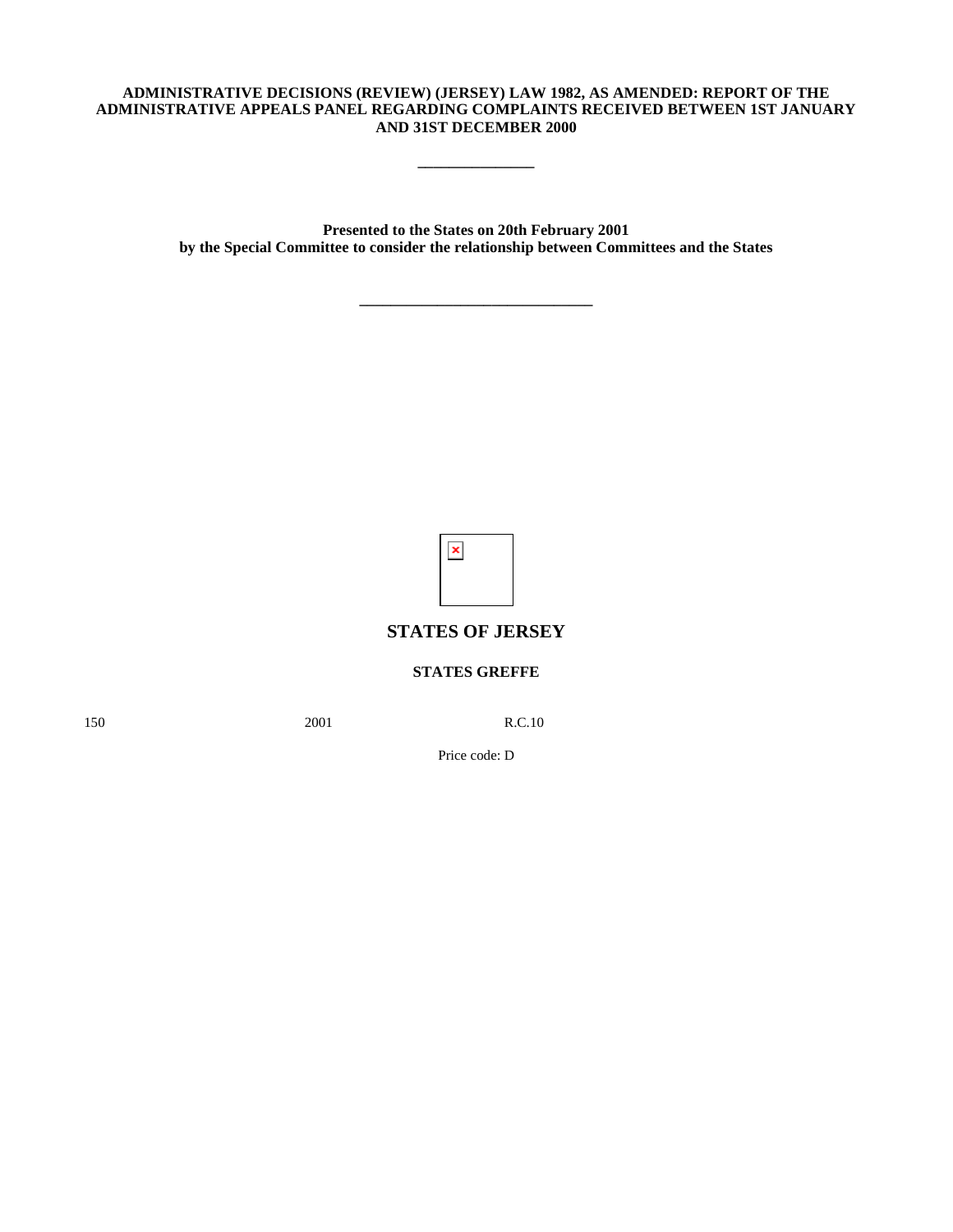# **ADMINISTRATIVE DECISIONS (REVIEW) (JERSEY) LAW 1982, AS AMENDED: REPORT OF THE ADMINISTRATIVE APPEALS PANEL REGARDING COMPLAINTS RECEIVED BETWEEN 1ST JANUARY AND 31ST DECEMBER 2000**

The Special Committee to Consider the Relationship between Committees and the States is pleased to present to the States the Annual Report of the Administrative Appeals Panel for 2000.

The Committee wishes to place on record its sincere appreciation of the work undertaken by the Chairman of the Panel, Mr. R.R. Jeune C.B.E., who, together with the Deputy Chairmen and members of the Panel, dedicates many hours of his time to the work of the Panel without any form of remuneration.

The Committee is concerned to note that the Chairman of the Panel has considered it necessary to refer in his foreword to the delays that can occur when States Departments are requested to provide information to the Greffier of the States to enable her to investigate a complaint. The Committee believes it is essential that the necessary information is provided within the period specified by the Greffier so that complaints can be dealt with in a timely fashion. The Committee has requested the Greffier to notify it if any undue delays occur in the future so that it can address the matter with the Committee concerned.

In the coming months the Special Committee will be considering the recommendations of the recently published Report of the Review Panel on the Machinery of Government in Jersey which include a suggestion that the present system of Administrative Appeals should be replaced by the appointment of an Ombudsman. The Committee has not yet given detailed consideration to the proposal but believes that it will be necessary to assess carefully the advantages and disadvantages of any change, including the costs, before asking the States to make changes to the present system which offers citizens the opportunity to have complaints against the States administration reviewed by a Board chosen from a Panel of independent persons.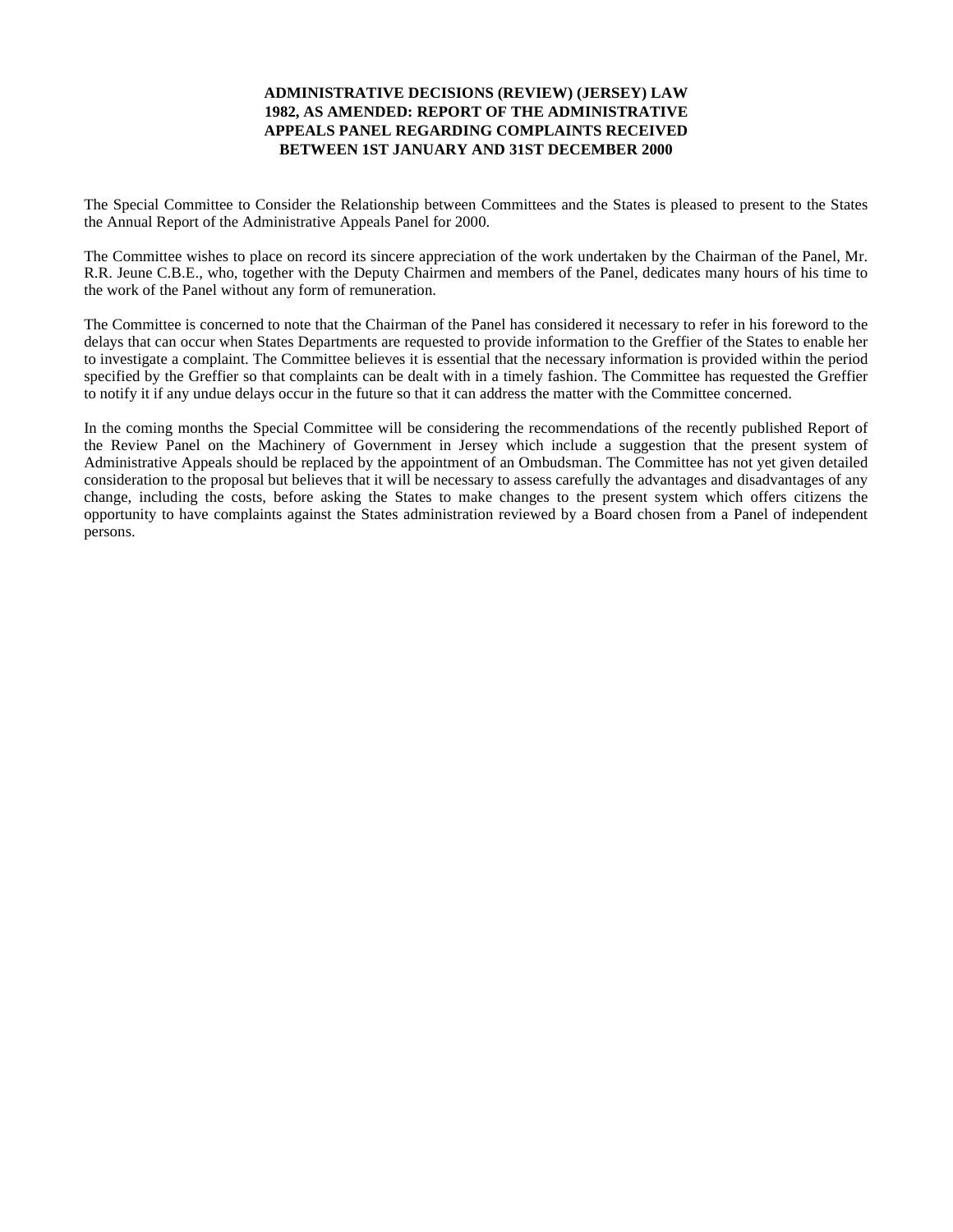# **Foreword by Chairman of the Administrative Appeals Panel**

Dear Mr. President,

I have pleasure in forwarding to you the report for the year 2000.

During the year fifteen complaints were dealt with. Three applications were refused by the Greffier. Two were withdrawn. Six hearings were held and of these appeals three were upheld and three rejected by the respective panels. One has now been referred to a Board and three were under active consideration at the year end. However, since that date, of these three, a Hearing by a Board is due to be held quite soon in one case and, in another, the Committee has agreed to reconsider its decision and the result is awaited from the Committee.

I wish to thank the Deputy Chairman Mrs. Carol Canavan for her assistance and the various members who comprise the Boards for the Hearings. In addition I would thank the Greffier of the States, the Deputy Greffier and the Greffe staff who have participated for their efficient assistance at all times.

The present system of appeal tribunals is now working smoothly and without undue delay, although we would still wish for a speedier response from the Committees and Departments involved as this can lead to delay at a time when the Greffier is making every effort to process cases as speedily as possible.

On 2nd January 2001, the Policy and Resources Committee presented to the States a report containing concluding observations of the Human Rights Committee of the United Nations International Covenant on Civil and Political Rights, and I am pleased and proud to quote from it, as follows -

 "The Committee welcomes the Administrative Decisions (Review) (Amendment) (Jersey) Law 1995 which provides for a system of administrative appeals against decisions of committees, departments and officials of the States of Jersey to an independent review board (Arts. 2 and 14)."

At the time of writing, the Report of the Review Panel on the Machinery of Government has just been published, and that Report recommends changes to the system of Administrative Appeals. I nevertheless believe strongly that the system we have in Jersey is generally a good one and that citizens welcome hearings by fellow citizens all of considerable experience in the Island of Jersey, held as they are in public, unless requested otherwise by the applicant. However I would be pleased to discuss the matter with your Committee to see if there are particular improvements which ought to be considered.

Yours sincerely,

**R.R. Jeune CBE Chairman**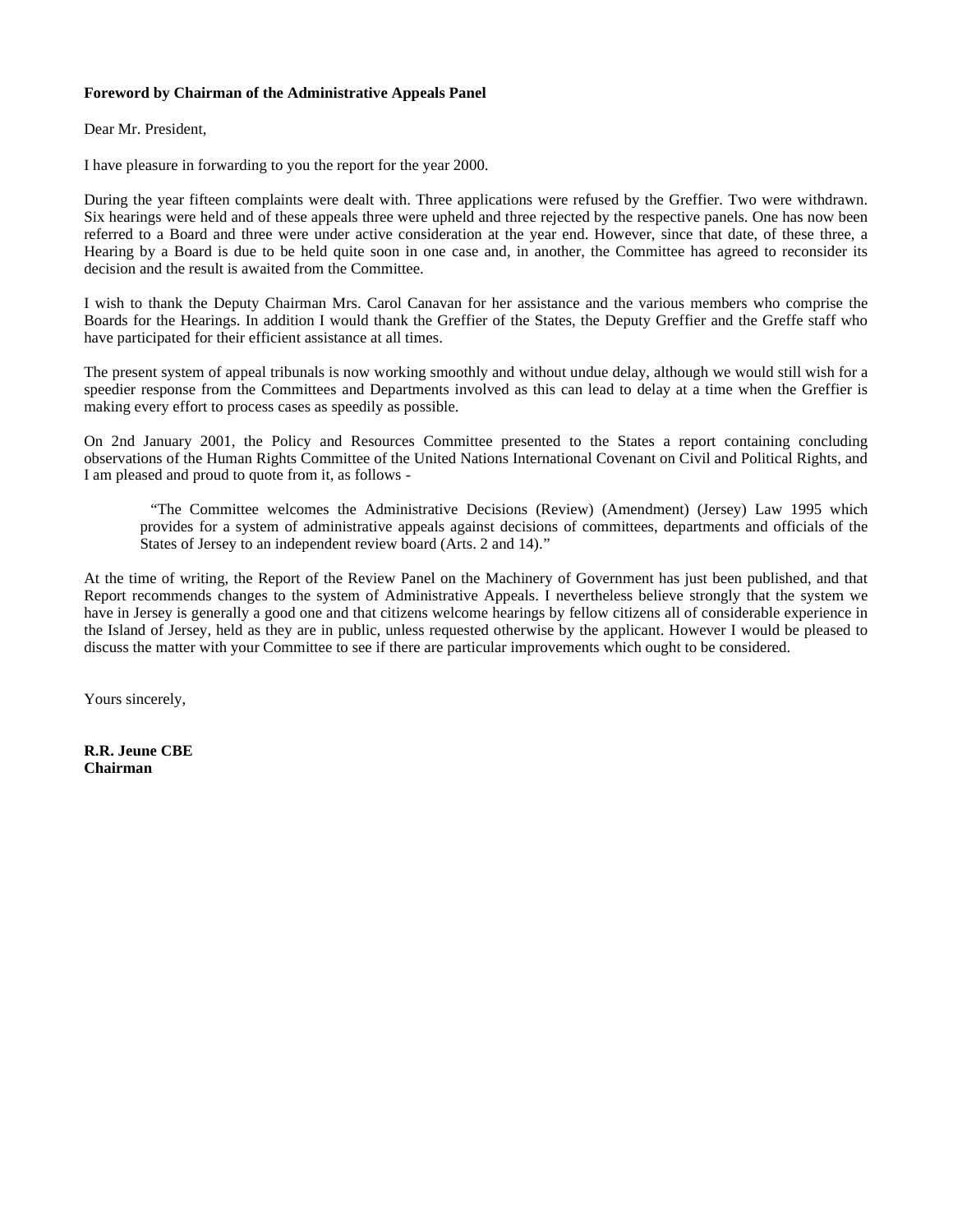The following is a summary of the outcome of the complaints which were outstanding in the 1999 Annual Report, and of new complaints received in 2000 -

# **Complaints referred to in 1999 report (R.C. 5/2000) -**

Planning and Environment Committee

- (a) Statement of complaint about a decision of the Committee to grant permission for the demolition of the existing buildings on the site of Tremont House, Tremont Villa and the adjoining La Motte Ford Garages Site at Grouville and to replace them with 17 houses. Hearing held on 12th June 2000 and the Board upheld the Committee's decision. Copy of findings attached at **Appendix A**.
- (b) Statement of complaint about the rejection of a retrospective application for the erection of mirrors in the sand school at Field 691, St. Brelade (Little Yard Livery Stables). Hearing held on 18th May 2000 and the Board upheld the Committee's decision. Copy of findings attached at **Appendix B**.
- (c) Statement of complaint about the refusal of consent for change of use of a shed from agricultural use to dry storage use. Hearing held on 13th June 2000 and the Board upheld the Committee's decision. Copy of findings attached at **Appendix C**.
- (d) Statement of complaint received concerning the rejection of an application to demolish a double garage and construct a dormer style dwelling in the garden of Cosy Nook, Popin Farm, St. Brelade. Hearing held on 5th June 2000 and the Board upheld the complaint. The Committee subsequently accepted the findings of the Board and agreed to invite the Applicant to submit a new application. The Committee further agreed to waive the application fee for the Applicant in these circumstances. Copy of findings attached at **Appendix D.**

# Finance and Economics Committee

(e) Statement of complaint received concerning a licence granted under the Regulations of Undertakings and Development (Jersey) Law 1973, as amended, to a United Kingdom company known as 'Midland Marble' to carry out works at the Atlantic Hotel. Hearing held on 18th April 2000 and the Board upheld the complaint.

Copy of findings attached at **Appendix E.**

## Housing Committee

(f) Statement of complaint received concerning the refusal of permission for a manageress to live in a guest house (a-h accommodation)

The matter was resolved to the satisfaction of all parties and the application was withdrawn.

#### Public Services Committee

(g) Statement of complaint received concerning the procedures followed in licensing the Town "Hoppa" Bus service. Hearing held on 16th November 2000 and the Board upheld the complaint. Copy of findings attached at **Appendix F.**

#### **Complaints received in 2000**

#### Planning and Environment Committee

- (h) Statement of complaint received on 2nd February 2000 concerning the refusal of a retrospective application to fit uPVC window frames at the Complainant's home in St. James Street. The Greffier of the States agreed that the matter should be referred to a Board but the application was withdrawn after agreement between the Complainant and the Committee on the replacement of the uPVC windows with timber frames.
- (i) Statement of complaint received on 11th April 2000 concerning decisions of the Committee regarding the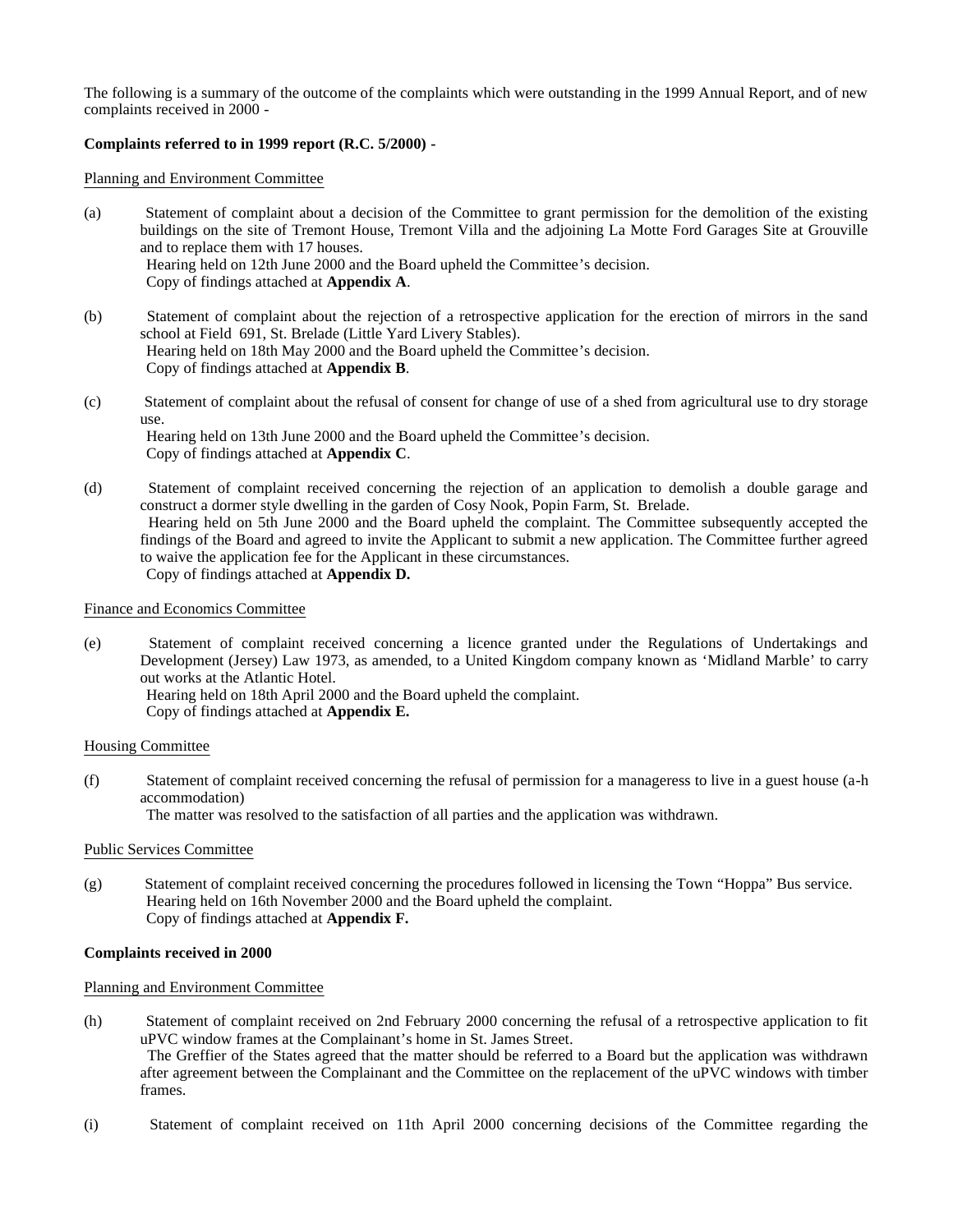development of the site of the former Grouville Bay Hotel.

Application refused as the matter had been considered by the States Assembly.

- (j) Statement of complaint received on 21st July 2000 concerning the refusal of permission for the demolition of a shed and the construction of a one-and-a-half storey, one-bedroom dwelling. Application refused as the Greffier of the States considered there were no grounds for a hearing.
- (k) Statement of complaint received on 18th October 2000 concerning the refusal of the Committee to allow the demolition of a building classified by the Committee as a "Building of Local Interest". Board to be convened to hear the complaint in early 2001.
- (l) Statement of complaint received on 2nd October 2000 concerning the refusal of permission for the removal of a shed and the construction of approximately three new dwellings. The Committee reconsidered and granted consent. Application withdrawn.
- (m) Statement of complaint received on 1st November 2000 concerning the imposition of conditions on a house and store. Under investigation at the end of 2000.

#### Public Services Committee

(n) Statement of complaint received on 27th November 2000 concerning refusal of consent to establish a vehicular access to a property via a slipway which was administered by the Committee. Under investigation at the end of 2000.

# Employment and Social Security Committee

(o) Statement of complaint received on 10th May 2000 concerning the Committee's decision not to include a proprietor of a small enterprise on the Employment Forum, established by the Committee. Application refused.

#### Education

(p) Statement of complaint received on 11th December 2000 concerning the refusal of an educational grant for the complainant's daughter's university education. Under investigation at the end of 2000.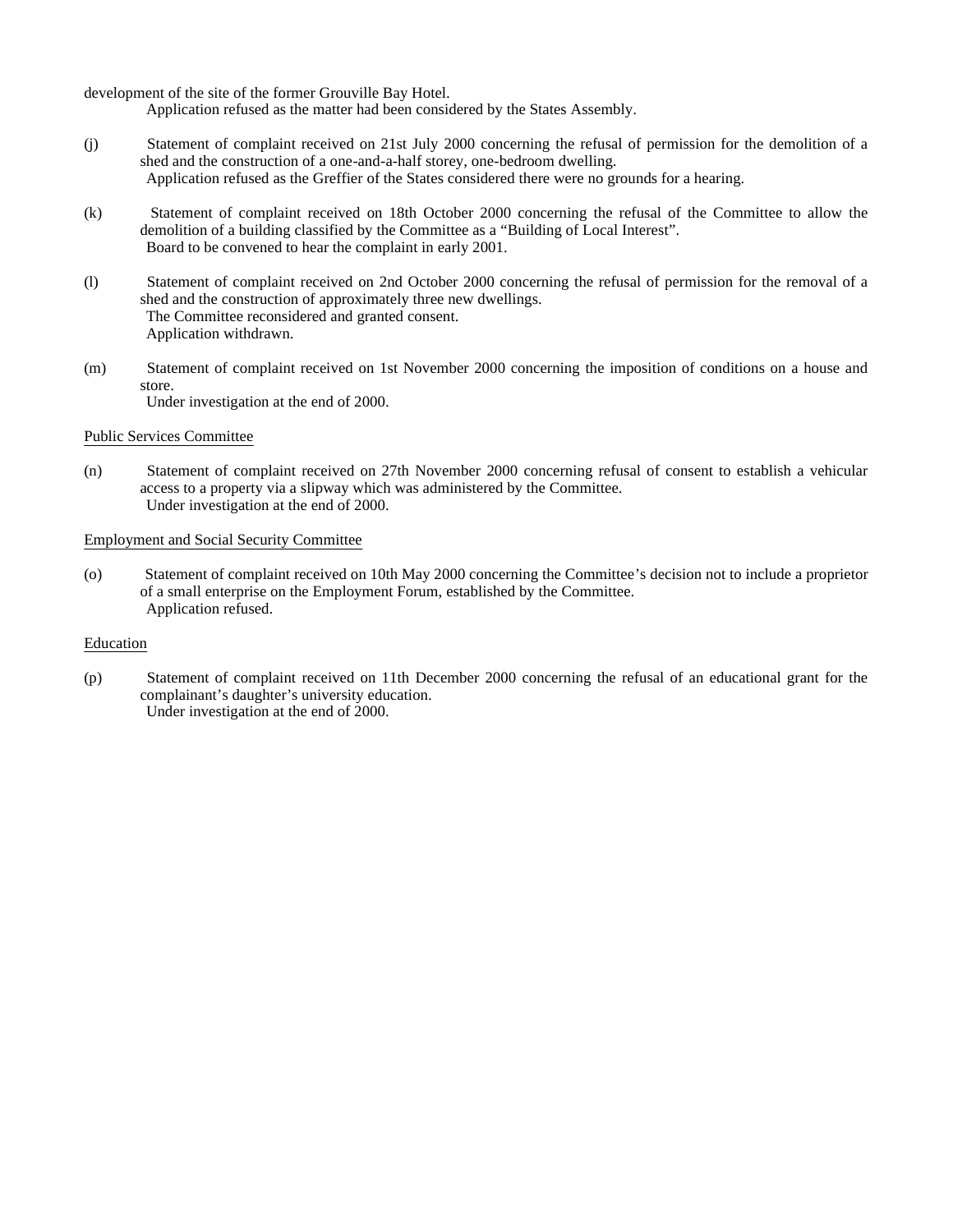**Findings of the Review Board constituted under the Administrative Decisions (Review) (Jersey) Law 1982 to consider a complaint against the Planning and Environment Committee to grant consent for the demolition of buildings on the site of Tremont House, Tremont Villa, Grouville and the adjoining La Motte Ford Garages site and to replace them with four two-bedroomed houses and thirteen three-bedroomed houses.**

#### **1. The Review Board was composed as follows -**

 Mr. R.R. Jeune, C.B.E. Mr. P.E. Freeley Mr. T.S. Perchard

The parties were heard in public at Grouville Parish Hall on 12th June 2000.

The complainants, Mrs. C.E. Canavan, Mr. G.T. Corrigan, Mrs. C. Brett, Mr. R.M.G. Coppell were represented by Mrs. C.E. Canavan.

 The Planning and Environment Committee was represented by Deputy J.B. Fox, Mr. P.C.F. Thorne, Director, Planning and Building Services, Mr. A. Townsend, Senior Planner and Mr. M. Stein, Senior Planner.

 The parties noted the advice of the Greffier of the States that the fact of developing the site could not be argued because it was a decision of the States. Therefore, the only complaint could be against the volume, height and design of the buildings on the site. The current position was that the application submitted by the Housing Committee had full planning permission and work could commence on the basis of those plans. The application for a Review Board hearing had been held in abeyance pending a decision being made on the height of the dwellings.

 The parties visited the site in question after the opening of the hearing, and viewed drawings of the proposals, and a pole which demonstrated the relative heights of the proposed development of the site against the height of existing neighbouring buildings and a proposal that had been rejected on the intervening land.

# **2. Hearing.**

Summary of the complainant's case

The Board received the submissions of the complainants and took the documents as read.

The Board noted the oral representation of Mrs Canavan, and the particular following salient points:

 The basis of the complaint was not the principle that planning permission had been granted but rather that the design and height of the properties were inappropriate, and that there were inconsistencies in the treatment of private developers and the Housing Committee, in particular as neighbouring properties had not been permitted to be developed to the same height in the past. The dwellings proposed by the Housing Committee were all two-storey, and relative to other dwellings/applications in the area -

| <b>Property</b>                                                                               | Height                           | <b>Difference</b><br>relative to<br>Willows | Year         | Zone<br>at the<br>time |
|-----------------------------------------------------------------------------------------------|----------------------------------|---------------------------------------------|--------------|------------------------|
| The Willows single-storey<br>(application for two-storey refused)                             | $4.1 \text{ m.}$                 |                                             | 1984         | Green                  |
| Rear of La Chaumine<br>Application A<br>Application B<br>(application for two-storey refused; | $10.3$ m.<br>$8.5 \; \text{m}$ . | $+6.2$ m.<br>$+4.4$ m.                      | 1985         |                        |
| <i>property never built)</i>                                                                  |                                  |                                             |              |                        |
| publicised<br>Island Plan proposals<br>approved                                               |                                  |                                             | 1986<br>1987 |                        |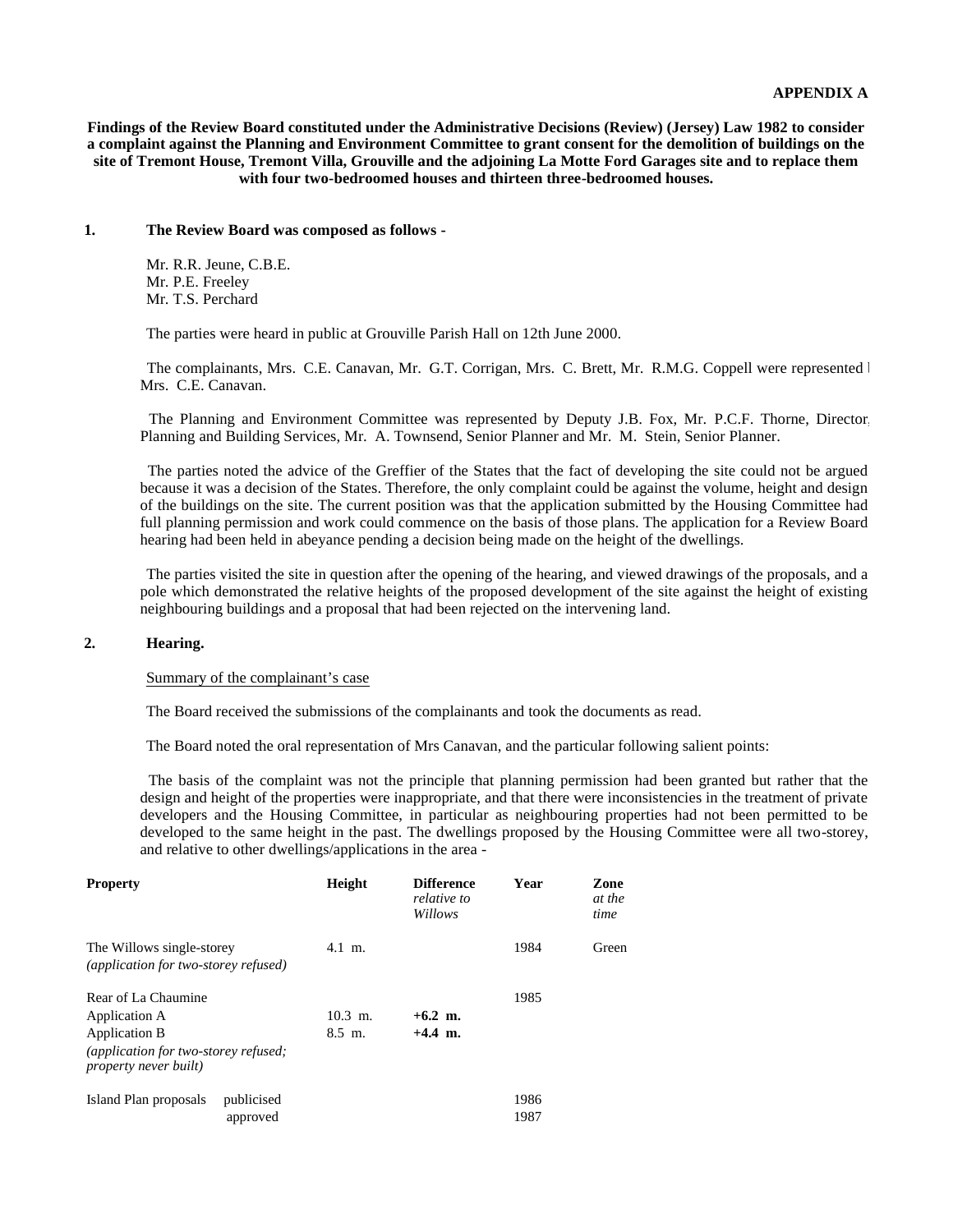| Housing                                 | 8.65 m.    |           |        |
|-----------------------------------------|------------|-----------|--------|
| <i>(including difference in levels)</i> | $1.017$ m. | $+6.5$ m. | 1997/8 |

 It was acknowledged by the complainants that the development rear of La Chaumine had been refused on the grounds that it was backland development, that the access would be inadequate, and it would be prejudicial to neighbouring properties.

While the complainants were content that the number of dwellings proposed for the site had been reduced from 27 to 17, they believed there had been an important inconsistency in the Committee's application of restrictions on the height of dwellings in the area, and that similar restrictions should have been placed on the housing development as had been placed on the Willows and other properties in the period 1984 to the present.

 The complainants had asked J.J. Design to draw up alternative plans to show a development of the same number of units and rooms, but with a mix of two, one and one-and-a-half storey dwellings, for consideration by the authorities, and these had been passed to the Senior Planner.

 The complainants commented on various other, such as boundaries with the marsh which had been altered following cession of land to the States, sight-lines from the main road, and in particular the proximity of the gable end of one of the proposed dwellings to the boundary line, and loss of vegetation.

 The complainants believed that the Committee had been inconsistent on the matter of heights of the dwellings, and the mix of heights which did not reflect the mix of heights elsewhere in the vicinity. The decision was inconsistent both with the decision relating to the height of the Willows and the height of the proposed dwelling rear of La Chaumine. In addition, both the Willows property and the Housing Committee properties to the north of the site would be adjacent to the marsh which is a sensitive area, and it was felt should have been treated in the same way.

 The complainants felt that, despite the passage of time, the site remained the same, and all applications for this area should have been treated consistently.

#### Summary of the Planning and Environment Committee's case

 The Board noted the responses prepared by the Planning and Environment Committee and took the documents as read.

 The role of the Planning and Environment Committee was to consider applications placed before it. The Housing Committee was responsible for the design of the scheme. The Committee had not received an application for the scheme proposed by J. Design, because applications had to be submitted by, or with the consent of, the owner.

 The Senior Planner had indicated that, in his professional opinion, the J. Design plans would be acceptable in planning terms, but they could only be properly considered if an application was made. He had, however, passed the J. Design plans to the Housing Department so that the owner of the site could take them into account. The Housing Committee decided not to proceed with the alternative (he was aware that each property was of the order of ten square metres smaller) and put forward their own plans as before. The Planning and Environment Committee found the plans as submitted acceptable. It was noted that it would be possible for two different schemes to have been accepted by the Committee, but it could only deliberate on properly and legally submitted applications.

 While the application for Willows, then in the Green Zone, considered in 1984 before the Island Plan was approved, the La Motte Ford Site was considered in 1987, on a site that had been designated, and purchased, for the development of Category 'A' housing. The site was wedge shaped, one short boundary of a large site being adjacent to the marsh, and within housing, while the Willows was on the edge of development with one of its four roughly equal sides of the property adjacent to the marsh.

The consideration sequence was as follows -

- 1992 The States purchased the site.
- 1996 The States purchased Tremont House and Tremont Villa.
- 1996 First application was withdrawn because the Senior Planner was not satisfied with it and was not prepared to submit it to the Committee.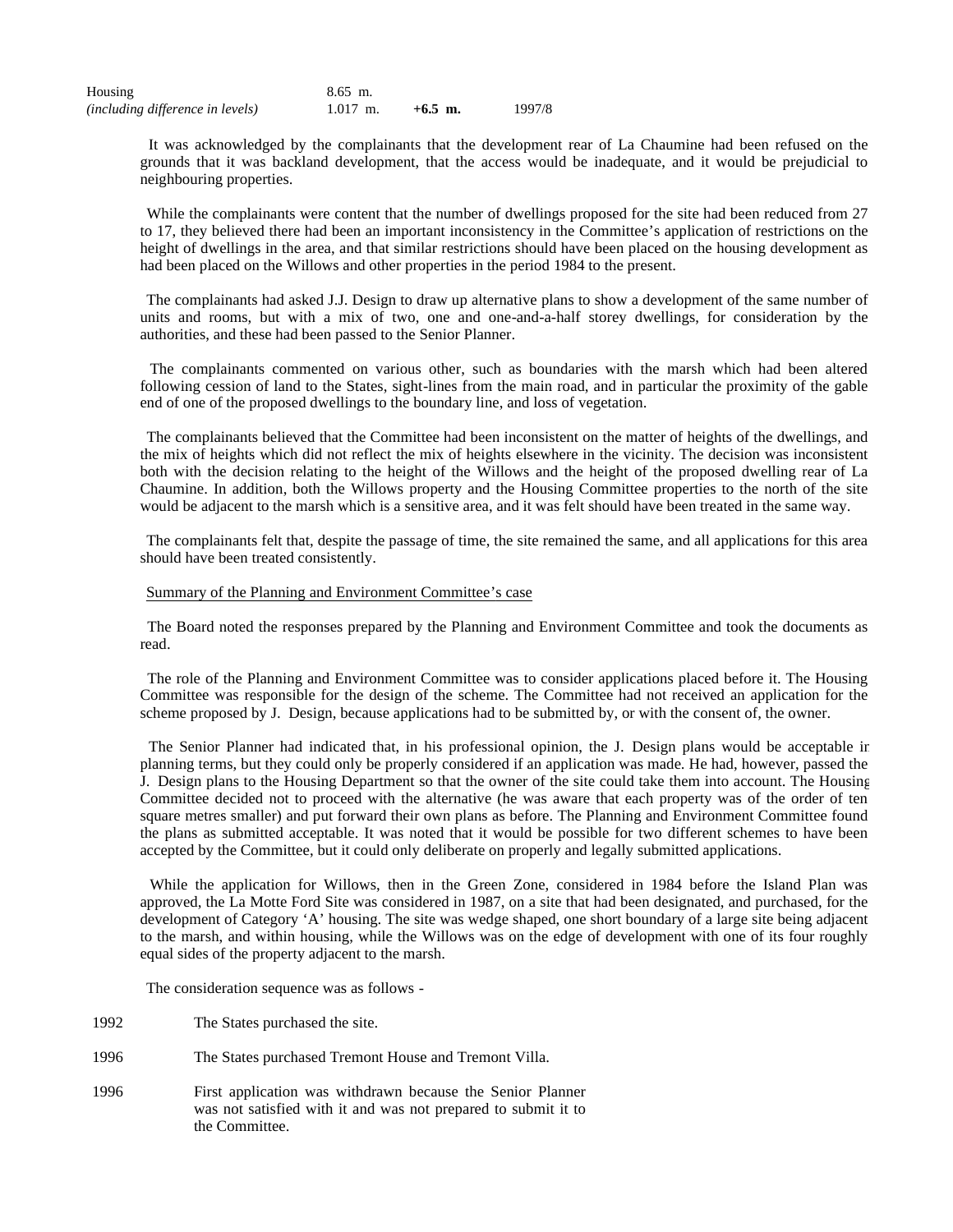| September<br>1996 | Second application also withdrawn for the same reason.                                                                                                                                                                                                                         |
|-------------------|--------------------------------------------------------------------------------------------------------------------------------------------------------------------------------------------------------------------------------------------------------------------------------|
| March 1997        | The Committee conducted a site visit prior to considering the<br>application, and, having seen all the objections, the Committee<br>approved the plans in principle.                                                                                                           |
| September<br>1997 | The Committee approved the layout but not the height and<br>design of the dwellings.                                                                                                                                                                                           |
| April 1998        | Development approval was given, subject to resolution of<br>certain discrepancies with the planning (in principle) approval.                                                                                                                                                   |
| June 1999         | Following a Site visit, the Applications Sub-Committee under<br>delegated powers approved the Housing Committee scheme,<br>having been advised orally by the Senior Planner of the<br>J. Design proposals, which included both single and one and-<br>a-half storey dwellings. |

It had taken a period of 18 months of negotiation to achieve improvements in the scheme, including a reduction from three to two storeys, and from 21 houses to 17 houses.

The officers of the Planning and Environment Committee could not confirm whether the J. Design plans had been considered by the Housing Committee.

The Committee refuted categorically the claim that it treated the applications of a Committee differently to the way in which it treated private applications.

#### **3. The Board's findings**

 The Board noted that the J. Design plans had not been seen by the Planning and Environment Committee or the Applications Sub-Committee. The detail of the J. Design application had however been advised orally to the Applications Sub-Committee. The Board felt that bearing in mind the reduced size of each dwelling which the J. Design plan would have meant, made it unlikely that the Housing Committee would have supported these plans in any event. It was clear that the Senior Planner had been very helpful to the complainants over the period of the Housing Committee application and had assisted them in any way he could.

 The Board did not consider that it was possible to sustain the argument regarding consistency, bearing in mind the lapse of time between the various applications. However, in the interests of natural justice, the Board decided to write to seek clarification on whether the J. Design plans had been considered by the Housing Committee prior to submitting its own designs.

 The Board received a letter dated 20th June 2000 from the President of the Housing Committee, confirming that the plans prepared by J. Design were received by the Housing Department's Estates Manager in April 1998 and that these plans had been referred to the Committee's Architects for comment. The Committee's architects were already working on the instructions of the Housing Committee to revise existing proposals and these were presented to the Housing Committee on 7th August 1998. The minute of that meeting confirms that the Housing Committee approved the overall design of the revised scheme prepared by the Committee's architects but does not record whether or not the J design scheme was viewed. The President of the Housing Committee went on to say that clearly, the Committee was satisfied with its own architects' scheme, which was the one it wished to pursue, and the scheme had now been refined to the point where the Committee and the Jersey Homes Trust were nearly ready to invite tenders for the building contract.

 The Board noted that the alternative plans prepared by J. Design had been sufficiently considered by both the Housing Department officers and the Housing Committee's architects. The Board finds that the claim of inconsistency cannot be supported, and accordingly there is no case to answer.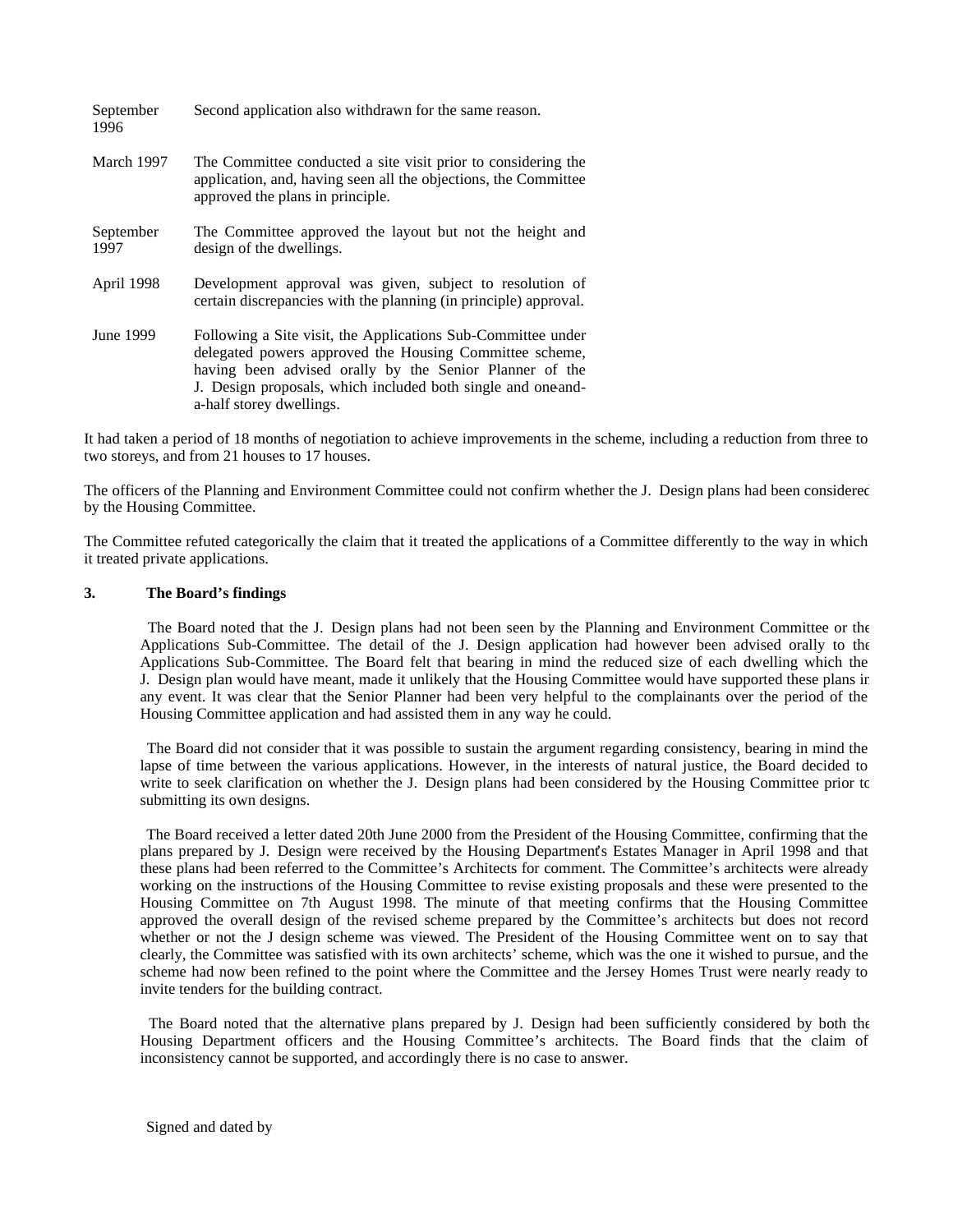# R.R. Jeune, Esq., C.B.E., Chairman

P.E. Freeley, Esq.

T.S. Perchard, Esq.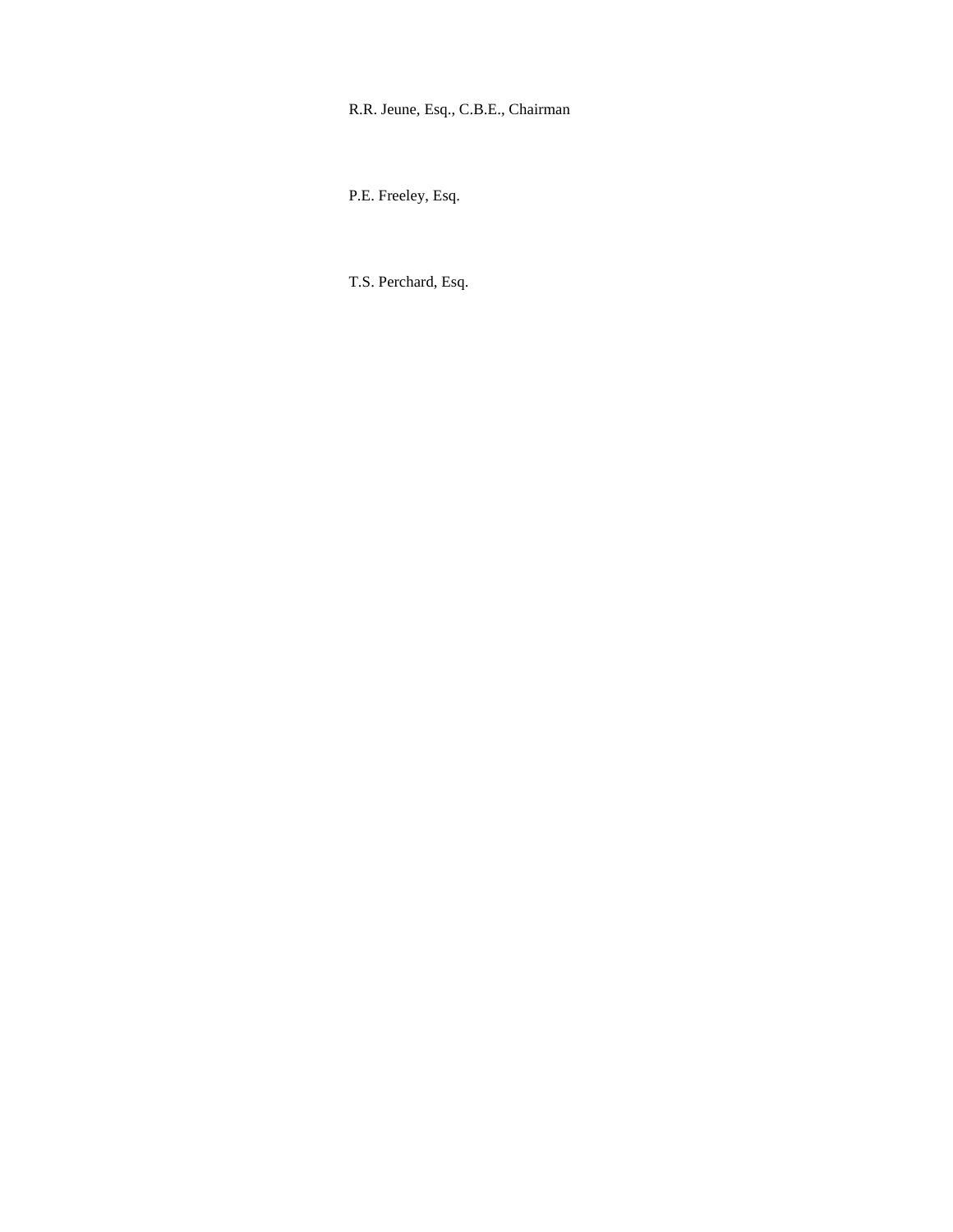#### **Findings of the Review Board constituted under the Administrative Decisions (Review) (Jersey) Law 1982, as amended, to consider a complaint by Mrs. P. Honey against a decision of the Planning and Environment Committee**

#### **1. The Review Board was composed as follows** -

 Mrs. C.E. Canavan, Chairman Mr. P.E. Freeley Mr. D.J. Watkins

The parties were heard in public at St. Brelade's Parish Hall on 18th May 2000.

The complainant, Mrs. P. Honey, was represented by Mr. M. Le Brocq. The Committee was represented by Depu J.B. Fox, Mr. R.S. Fell, Assistant Director, Design and Development and Miss E.J. Clapshaw, Assistant Planner.

 The complaint concerned the refusal of the Planning and Environment Committee of the retrospective application to erect mirrors in Field 691, St. Brelade to serve the sand school.

The Board and parties visited Field 691, St. Brelade and resumed the hearing following this visit. The Board took the papers, which had been previously circulated, as read.

# **2. Hearing**

#### Summary of the complainant's case

Mr. M. Le Brocq drew the Board attention to the papers previously submitted and reiterated the following salient points -

- (a) the Road Safety Officer had advised that everything possible should be done to ensure ponies and horses were prepared for road use, and fully supported the use of mirrors for this purpose;
- (b) the reason for refusal of the planning application for the mirrors had been that they were an inappropriate development in the countryside. In the interests of training for road safety, Mrs. Honey contended that the mirrors should remain;
- (c) Mrs. Honey believed the mirrors were not prominent, and could not be seen from the north because they were in the shadow of the Portelet Heights apartment building;
- (d) an offer had been made to modify the size of the mirrors and to introduce planting and trellis to soften the effect. Such landscaping would also give shelter to the sand school;
- (e) Field 961, St. Brelade had been used as a sand school since 1986, and one smaller mirror, for which planning permission had not been granted, had been in place for many years. It had not been realised therefore that planning permission was necessary. In addition, a number of other riding schools as described in the papers had mirrors as a training aid. Mrs. Honey had been greatly impressed with the value of mirrors in training, and had therefore installed them in the least obtrusive part of the field.

# Summary of the Planning and Environment Committee's case

 Deputy J.B. Fox, on behalf of the Planning and Environment Committee, advised that as a former Community Policing Officer, a rôle which included safety in respect of horse riding, he was familiar with the current situation. The decisions of the Planning and Environment Committee were restricted by the Island Planning (Jersey) Law 1964, as amended, and the approved Island Plan. Policy CO2 of the Plan states"In the Green Zone there will be a presumption against all forms of new development for whatever purpose. However, special consideration will be given to cases of proven agricultural need where a farmer owns land only in the Green Zone." In accordance with the Island Plan, the Assistant Planner had rejected the application under delegated powers as an inappropriate and unacceptable form of development in a prominent site in the Green Zone.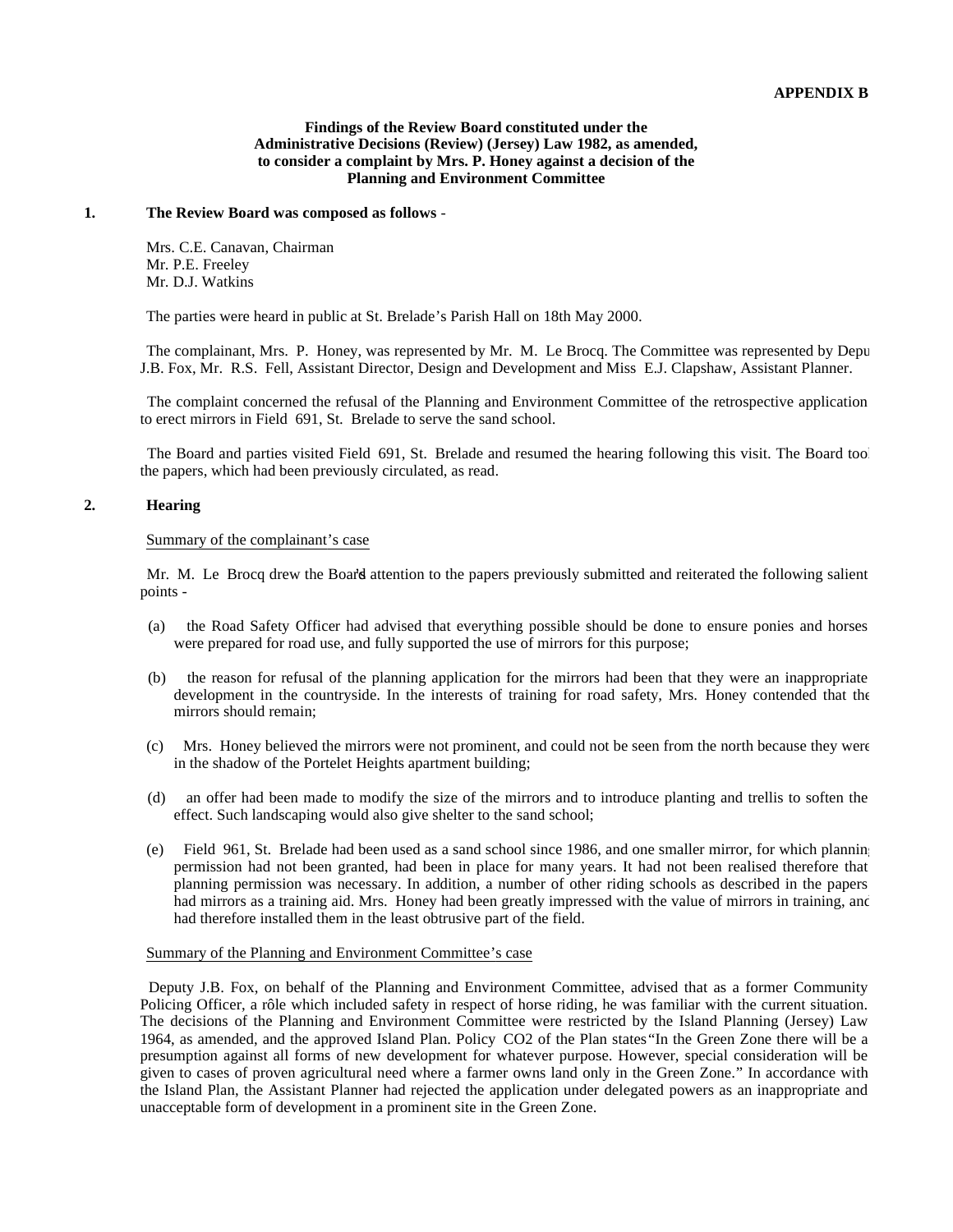Mr. R.S. Fell, Assistant Director, Design and Development, referred the Board to Sections 7 and 8 of the Planning and Environment Committee's submission, which set out the legal parameters within which the Committee could act. He summarised the sequence of events for the planning applications, and advised that the retrospective application relating to the use of the land as a sand school was approved, as this was seen as a benign use of land. The retrospective application for the mirrors, measuring two metres high by approximately nine metres in length, had been rejected as described. Consideration was given to the effect of modification of the mirrors, but it was felt that the modification proposed would not have a material effect on the visual intrusion of the mirrors in the present location. It was noted that the matter had first been considered by the department under delegated powers, and twice by the Committee.

 Mr. Fell referred to the seven main points raised by Mrs. Honey, appended to her letter dated 10th January 2000, and advised as follows in relation to those that covered planning matters (not 2 and 5) -

- (1) the Committee did consider the application fully;
- $(2) -$
- (3) the Committee considered that the mirrors were in a prominent area. While individuals were not normally 'entitled' to a view, the tenants of Portelet Heights, which was constructed in the Green Zone, could reasonably expect in accordance with the Island Plan that there would be no development at all in the area, and therefore that their views, which were not normally a right, would be protected;
- (4) the Committee had considered the proposed modification carefully, and had agreed that it would not improve the situation;
- $(5)$
- (6) with regard to screening, Mr. Fell advised that bad development should not be permitted on the grounds that trees could be planted. Trees grew slowly and very sparsely in this area. Trellis would be inappropriate in the setting as it was an urban feature and would add to the problem, rather than detract from it;
- (7) the actual height of the mirrors at two metres was well documented and not disputed.

 Mr. Fell affirmed that the Committee, in considering a retrospective application, had to consider the mirrors as constructed, and could not, as with normal planning applications, give advice on alternative siting etc. It had considered the matter fully while in possession of all the facts, and had acted correctly in all areas.

# **3. Further statements**

 Mr. Le Brocq added that the main question was how visually intrusive the mirrors were. They were only visible from Portelet Heights, and Mrs. Honey intended in any event to plant trees along the side of the field adjacent to Portelet Heights, regardless of whether the mirrors were removed, in order to offer protection to the sand school. Under Article 9(d) of the Administrative Decisions (Review) (Jersey) Law 1982, as amended, Mrs. Honey wished to dispute that the Planning and Environment Committee had given sufficient consideration to the safety use of the mirrors.

Mr. Fell advised that, with regard to paragraph 9(d), the Committee had considered every piece of correspondence from Mrs. Honey, and considered the use of the mirrors, before making its decision. With regard to tree planting, he felt that if tree planting was being considered to screen an activity then this would be a planning matter. He would seek legal advice if required as to whether planning permission would be required to plant trees in this location. Certainly the creation of banks in the Green Zone would require permission.

Mr. Freeley, Board member, asked a question about the other riding schools which had mirrors, and was advised that the Assistant Planner had considered these, and had advised the Committee that there were no direct comparisons.

The parties then withdrew.

#### **4. The Board's findings**

The Board appreciated and agreed with the importance of training riders in road safety. However, the Board agreed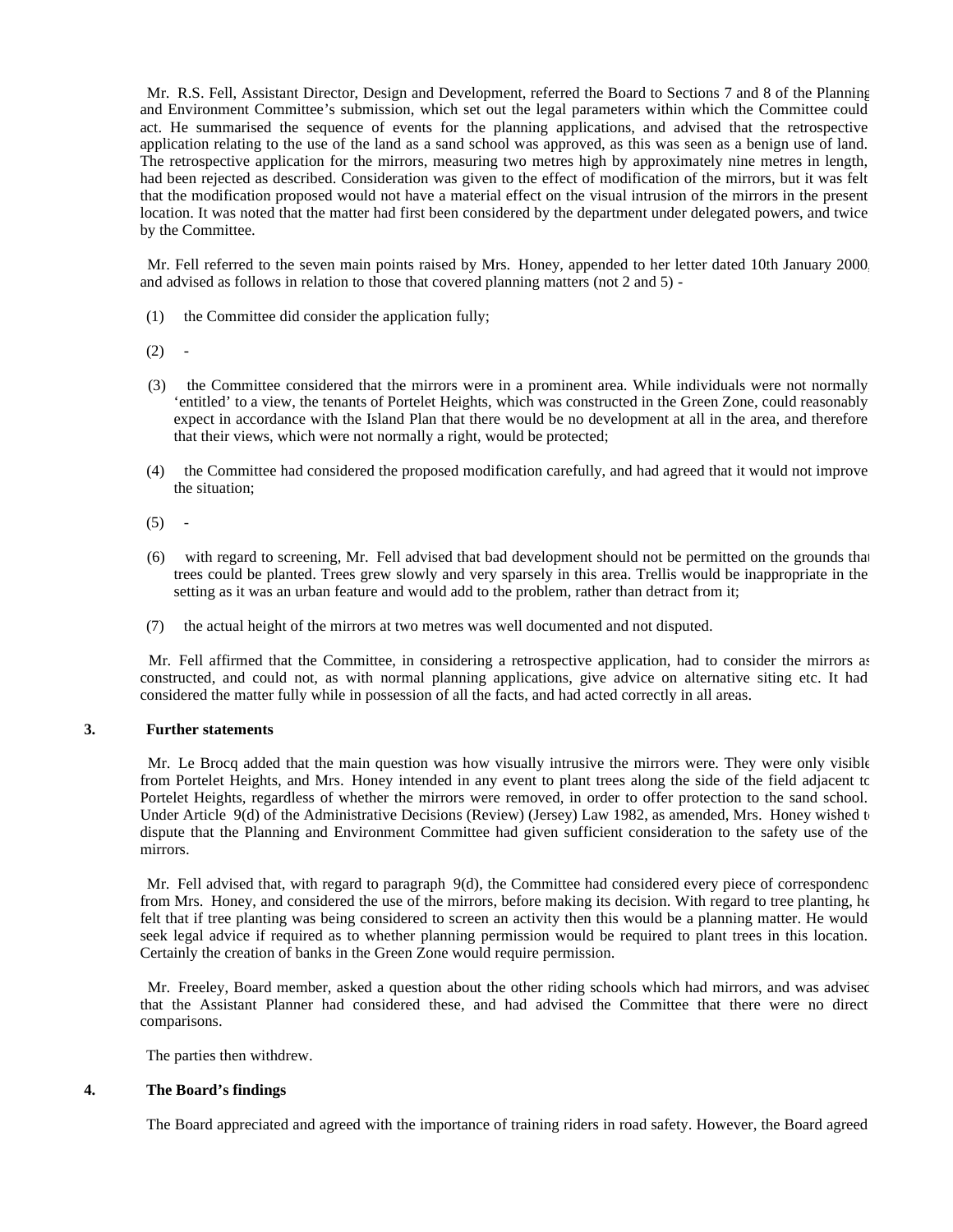that the Planning and Environment Committee had considered the application fully prior to making its decision, and had determined the application in accordance with its legal responsibilities. Therefore, the Board accordingly decided not to request the Committee to reconsider the matter.

 The Board was mindful that it had not been possible for the Committee to consider other locations for the mirrors or other structural modifications because the application was a retrospective one, and in the light of the good relationship which continued to exist between the parties, felt that it might be possible for an amicable agreement to be reached on a solution which the Committee could sanction.

Signed and dated by

Mrs. C.E. Canavan, Chairman

P.E. Freeley, Esq.

D.J. Watkins, Esq.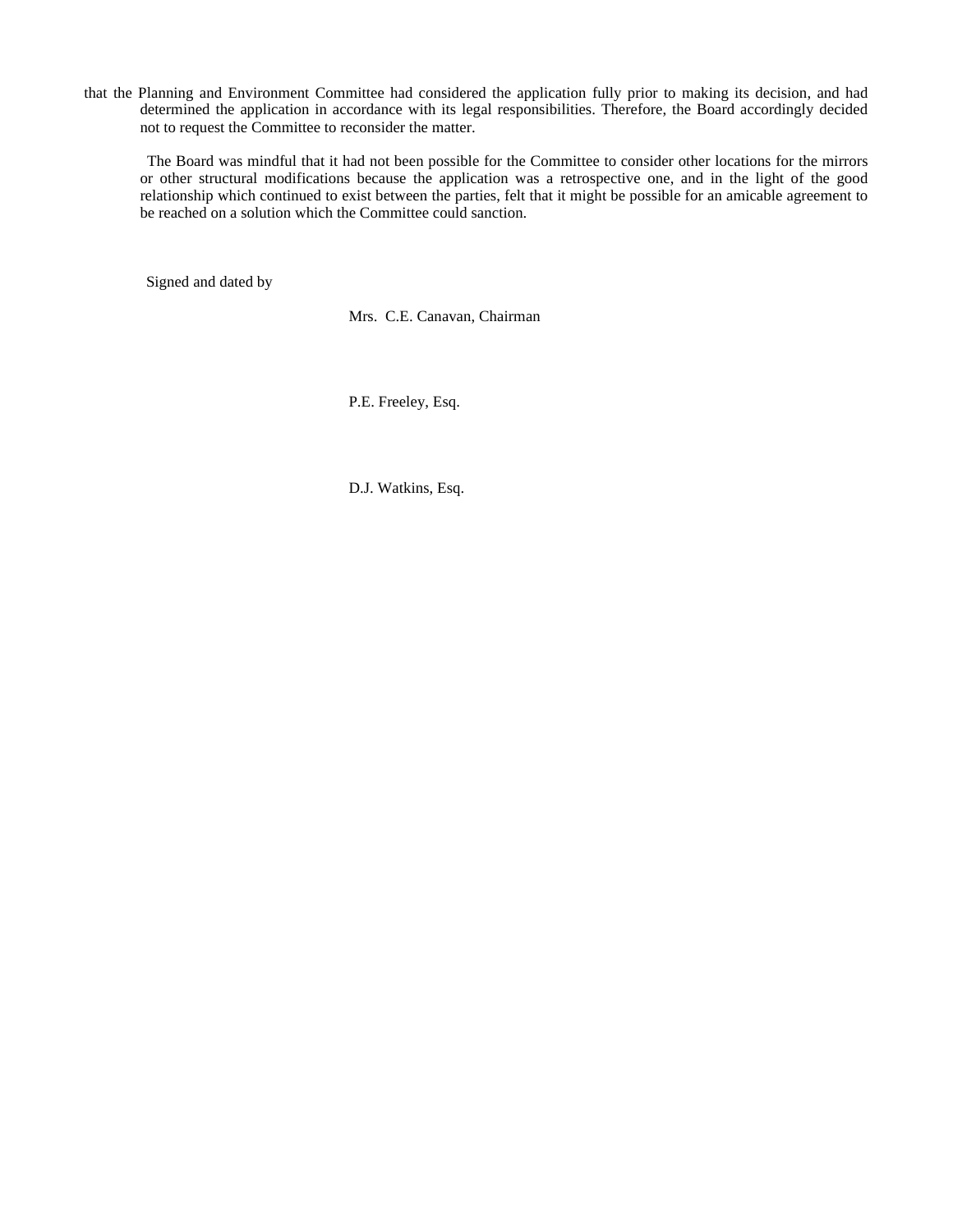#### **Administrative Decisions (Review) (Jersey) Law 1982**

#### **REVIEW BOARD:** Mr. J.P. A'Court in respect of Longfields, La Rue de la Trappe, St. Ouen

### **Public Hearing held on 13th June 2000 at St. Ouen's Parish Hall**

Members present -

 Mr. R.R. Jeune, C.B.E. (Chairman) Mr. W.J. Morvan Mr. D.J. Watkins Mr. P. Monamy, Senior Committee Clerk

 Senator J.A. Le Maistre, representing Mr. A'Court Mr. J.P. A'Court- complainant

 Senator N.L. Quérée, President, Planning and Environment Committee Mr. R. Webster, Senior Planner, Department Planning and Building Control Mrs. E. Clapshaw, Applications Supervisor, Department of Planning and Building Control

- 1. The Hearing had been convened to consider a complaint against a decision of the Planning and Environment Committee to refuse an application for the change of use of an agricultural farm building ("shed") at Longfields, La Rue de la Trappe, St. Ouen to non-agricultural dry storage.
- 2. The Chairman, having convened the Hearing, adjourned the meeting to conduct a site visit to view the site. The Board noted the agricultural farm building in question, and also a similar adjacent building.

#### **3. Summary of the complainant's case**

- 3.1 The Board heard that Mr. A'Court's application for change of use had been refused by notice dated 28th May 1998. Mr. A'Court had been involved in the agricultural industry since leaving school and in 1978, having purchased a farm from his uncle, he had applied for and obtained permission from the then Island Development Committee to construct the agricultural farm building which is the subject of this complaint. Mr. A'Court worked the farm until 1997, in partnership with his brother - who had a farm base at L'Etacq. During the course of 1997 it became evident that considerable re-investment would need to be made in the farms in order to meet the high standards demanded by their supermarket produce buyers. The brothers concluded that the necessary investment could not be justified and the decision was taken to let both farm units. Unfortunately, the tenant did not require the use of the agricultural farm building which is the subject of this complaint.
- 3.2 The Board noted that Mr. A'Court had advertised the availability of the agricultural farm building in March 1998 through the Jersey Evening Post, but that he received no response. Mr. A'Court had then approached the Department of Agriculture and Fisheries for advice and the Agricultural Land Sub-Committee of that Committee had suggested that an approach should be made to a farmer who might potentially have been interested in using the building. In the event, this arrangement did not transpire and the Sub-Committee indicated to Mr. A'Court in May 1998 that it would not object to a temporary change of use to dry storage purposes for a period of two to three years. Despite the Sub-Committee's support, the Planning and Environment Committee refused Mr. A'Court's subsequent application for change of use.
- 3.3 Mr. A'Court re-advertised the availability of his vacant agricultural farm building in July 1998 and, once again, received no response. Mr. A'Court contacted the Department of Agriculture and Fisheries to seek further advice, in response to which the Committee directed him to re-advertise the building, this time more prominently, in the hope that a response from growers might be forthcoming. Mr. A'Court followed this advice, and also continued to seek a tenant by other means, with further advertisements being placed in the Jersey Evening Post in December 1998 which this time generated two responses. However, one of these related to use in connection with horses (for which purpose the building was considered by the respondent to be unsuitable); and the other was from a landscape gardening contractor who failed to pursue his initial enquiry.
- 3.4 During this time, the Planning and Environment Committee had decided to maintain its previous decision not to grant consent to the change of use requested as it "considered that it could not support the loss of the shed to agriculture as it may well be that it could be required in the future as farming changes.'' (letter dated 5th October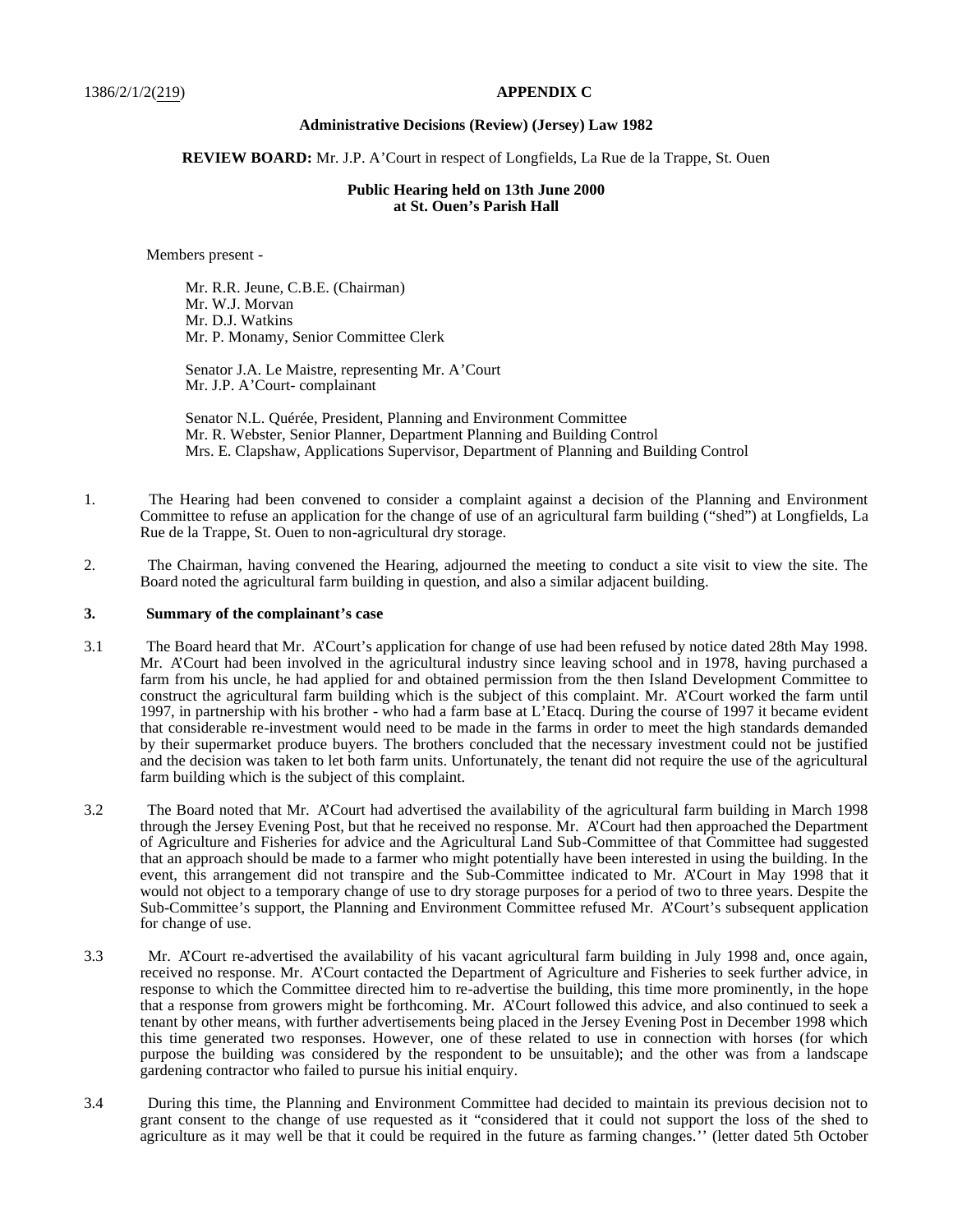- 1998 refers). Having appealed again, Mr. A'Court felt that he had no other option (other than an appeal to the Royal Court) than to approach the Administrative Appeals Panel because of his belief that the Committee's decision was contrary to the generally accepted principles of natural justice. This was particularly so as it was known to the applicant that permission had indeed been granted for a change of use in respect of other agricultural farm buildings - some of which had had an agricultural condition imposed at the time of their construction, which had not been the case with his premises. Senator Le Maistre emphasised that he had initiated his support of Mr. A'Court's application to the Administrative Appeals Panel as a private member and was not, therefore, representing Mr. A'Court in his subsequent role as President of the Agriculture and Fisheries Committee.
- 3.5 Senator Le Maistre outlined in some detail the circumstances surrounding a number of examples where permission had been granted for the change of use of redundant agricultural buildings. These related to L'Abri Farm, La Grande Route de Faldouet, St. Martin (1967 to 1995); Barette and Gruchy Limited in respect of Fields Nos. 781, 783 and 785, La Route du Mont Mado, St. John; and Field No. 1421, La Rue de Dielament, Trinity.

#### **4. Summary of the Planning and Environment Committee's case**

- 4.1 The Planning and Environment Committee considered that the decision to refuse permission for change of use of an agricultural storage building to non-agricultural dry storage was entirely in accordance with its existing policies regarding the change of use of farm buildings. The proposal was "contrary to Policy C030 of the approved Island Plan which requires that the change of use/conversion of farm buildings to other uses shall not occur at the expense of the existing or anticipated long term requirements of farming.''
- 4.2 The President of the Planning and Environment Committee indicated that Longfields lay within the Agricultural Priority Zone, where there was a presumption against new development being allowed unless essentially required in connection with agriculture. In addition, permission for an alternative use would not be given where it could be shown that there was likely to be an agricultural need for such buildings in the future. Senator Quérée emphasised that his Committee's policies regarding the change of use of farm buildings were further supplemented in "Planning Policy Note No. 4- Modern Agricultural Buildings'' which had been prepared in consultation with the Agriculture and Fisheries Committee and the agricultural industry (Jersey Farmers' Union) and published in May 1996. Paragraph 9.1 of this document stated that: "Where large modern agricultural sheds fall into disuse, they will not generally be regarded as redundant to the existing anticipated long term requirements of the agricultural industry and conversion to alternative uses will not normally be permitted.'' The accompanying rationale and appendices for this policy indicated that "the applicant will normally be expected to demonstrate that he or she has advertised the building (under a box number) for sale or rent, at a value related to the agricultural industry's ability to pay, for at least 5 years. If there are no takers after 5 years the Agriculture and Fisheries Committee will review the position in consultation with other farming organisations and advise whether the building could then or in the future be used for agricultural purposes. A lack of interest from other farmers over the 5 year period will not necessarily mean there will always be no interest and only where the building is proven to have no potential use for agriculture will it be deemed to be fully redundant for the purpose.''
- 4.3 The Senior Planner confirmed that the Longfields site lay in a rural area where there had been and remained a strict policy against new development being allowed unless related to agriculture. The only reason why a building of the size of the agricultural farm building in question (7,200 square feet) had been allowed at this location was because it had been essentially required for agricultural storage. It was clear that the Planning and Environment Committee would not have allowed a building of that size in that location for any other purpose. Approval for a change of use of the building out of agriculture would be contrary to Policy C030 of the States approved Island Plan and to the supplementary policies outlined in Planning Policy Note No. 4. The building was a large modern farm building which had only been constructed in the late 1970s. The Planning and Environment Committee considered that, because of its size and nature, it remained suitable for use for modern agricultural purposes and that such buildings should not be lost to agriculture even though they might be redundant to that particular owner. This was especially relevant since the building was not dissimilar in size to many of the new sheds currently being applied for and developed. It was emphasised that, in assessing change of use applications, the Committee differentiated between the smaller, more outdated agricultural buildings and the larger buildings which were still considered suitable for modern farm storage. The Committee was concerned that approval for change of use of the agricultural farm building at Longfields could also set a precedent for allowing change of use of other large farms buildings and prejudice the Committee's approved countryside policies. It was noted that the existing approved policies were to be examined as part of the current Island Plan Review. This would need to take into account the changes in agriculture in the Island in recent years, but until the Review had been completed, the Planning and Environment Committee was committed to strictly maintaining the existing policies.
- 4.4 Senator Quérée confirmed that, although the description on the permission granted for the construction of the farm storage shed referred solely to "outbuilding'', it had to be recognised that this was in association with the existing use of the land for farming. Consequently, the permitted use of the building was for agricultural storage and, irrespective of whether any conditions were attached to the permit or not, the proposed use of the building for any non-agricultural storage purposes would constitute a material change of use requiring permission under the Island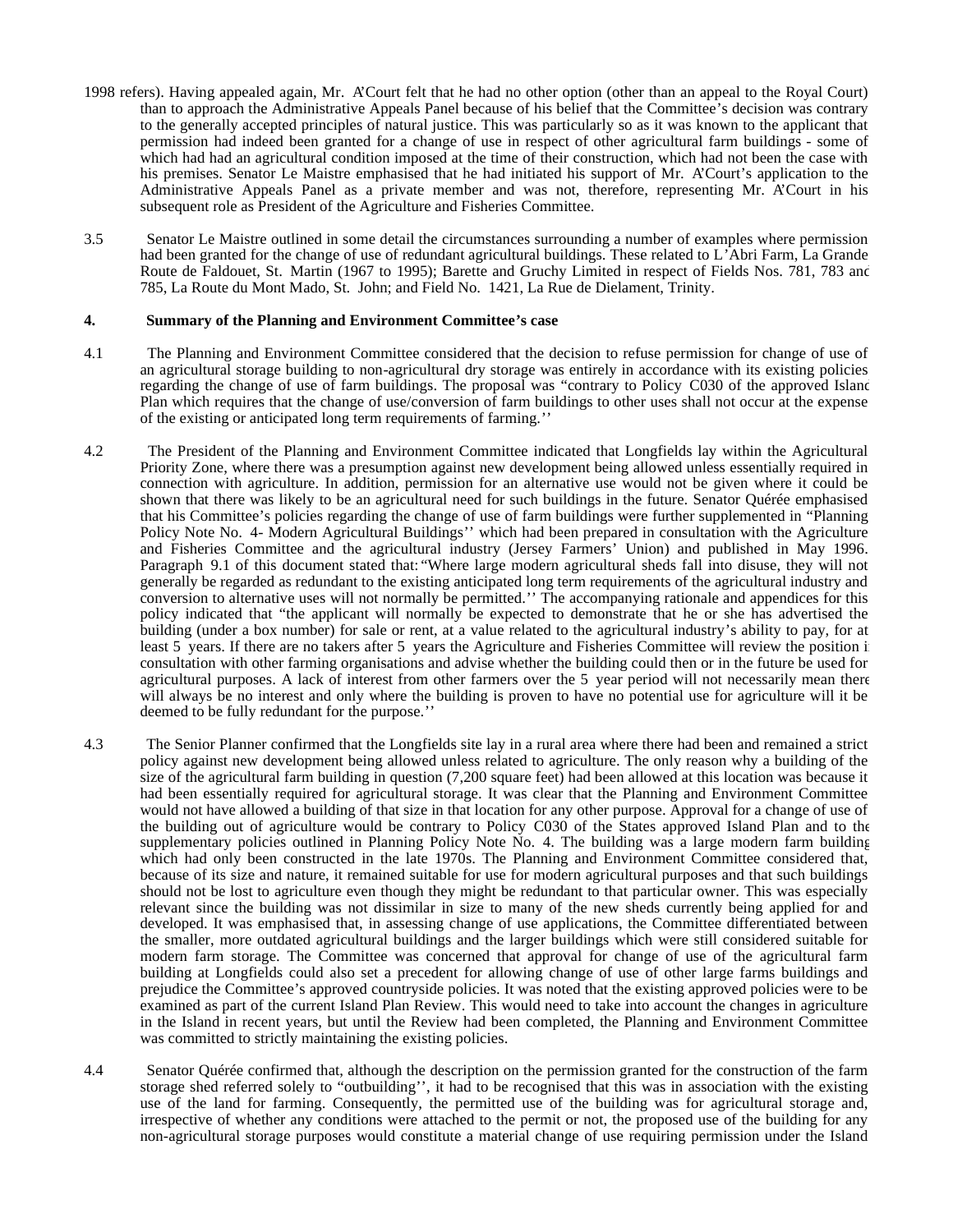#### Planning (Jersey) Law 1964.

- 4.5 The Senior Planner indicated that Mr. A'Court had first advertised the availability of the agricultural building to let in March 1998. It was reiterated that the policies outlined in Planning Policy No. 4 (which had been published in May 1996) stated that an applicant would normally be requested to demonstrate that he or she had advertised the building for sale or rent, at a value related to the agricultural industry's ability to pay, for at least five years. Consequently, it was contended that the Committee's decision to refuse consent was clearly in accordance with the Committee's published policies. Moreover, it was suggested that any alleged injustice to Mr. A'Court in having to temporarily retain an empty shed needed to be balanced against the implications of granting change of use in terms of the resultant pressures to allow change of use of other large agricultural farm buildings in the countryside, including not only those farm sheds where permission had been refused for alternative uses in recent years, but a potential further increase in the number of change of use applications as farmers viewed their sheds as potential sources of increased income. This, in turn, raised the wider issue of the cumulative impact of allowing commercial uses throughout the countryside, in terms of the effect on the character and appearance of the countryside, especially over a period of time.
- 4.6 Senator Quérée suggested that his Committee had been entirely consistent as regards the examples which Senator Le Maistre had raised relating to three specific cases where permission had been granted for change of use of other agricultural sheds for non-agricultural purposes. The circumstances of each example were outlined in turn, together with an indication as to how the policy which had been agreed with the Agriculture and Fisheries Committee and the Jersey Farmers' Union had been applied sensibly and logically.

#### **5. The Board's findings**

- 5.1 The members of the Board appreciate both the problems of the Planning and Environment Committee and the concerns of the applicant in this matter. However, they find that there is inadequate knowledge of the exact position relating to agricultural farm buildings as it is at this time. They are surprised that the Planning and Environment Committee's information is so lacking and also that there was no official input as to the considered view of the Agriculture and Fisheries Committee. If there are vacant agricultural buildings, why should there be applications for further buildings of a similar nature, particularly taking into account the relatively short distances from farms on a small island? How many agricultural farm buildings are unlet and how many new ones are under consideration? Are the relative costs of leasing existing agricultural farm buildings against the cost of agricultural loans to construct new purpose-built facilities a significant factor?
- 5.2 The Board was unanimous in rejecting Mr. A'Court's application as it felt that the decision by the Planning and Environment Committee had not yet reached the stage of being unreasonable, particularly as it was based on published policy on redundant farm buildings which had been agreed by the Planning and Environment and Agriculture and Fisheries Committees with the Jersey Farmers' Union only two years prior to the Committee's initial refusal to grant consent to the change of use requested. It is contended that the Island's agricultural industry has changed since that time and the Board would be willing to reconsider a fresh approach from Mr. A'Court depending on the result of the further study by the Planning and Environment Committee and what is hoped will be a full policy statement from the Agriculture and Fisheries Committee.

Signed and dated by

R.R. Jeune, Esq., C.B.E., Chairman

W.J. Morvan, Esq.

D.J. Watkins, Esq.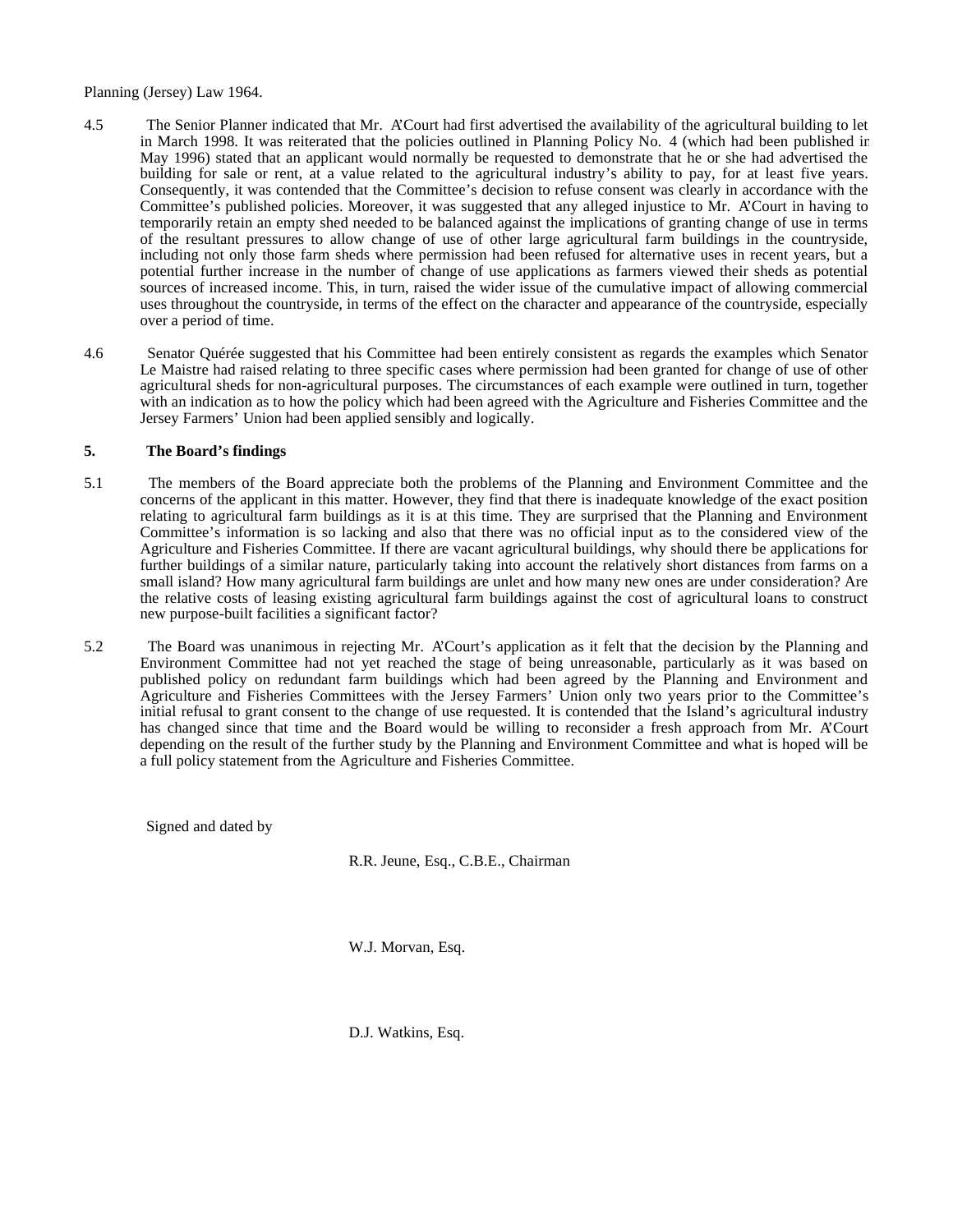#### **Findings of the Review Board constituted under the Administrative Decisions (Review) (Jersey) Law 1982 to consider a complaint from Mr. Stephen Le Marquand against a decision of the Planning and Environment Committee.**

#### **Public Hearing held on 5th June 2000 at the Parish Hall, St. Brelade**

#### **Members present -**

Mr. R.R. Jeune, C.B.E., Chairman Mrs. M. Le Gresley Mr. P.G. Farley

 Deputy S.M. Baudains, representing the complainant Mr. S. Le Marquand Mrs. L. Donnelly Miss F. Malzard

 Deputy J.B. Fox, Planning and Environment Committee Mr. G. Smith, Assistant Director, Policy and Projects, Department of Planning and Building Control

- 1. The Hearing had been convened to consider a complaint against a decision of the Planning and Environment Committee to refuse consent for an application from Mr. Steven Le Marquand for permission to demolish an existing double garage and construct a new dormer-style dwelling in the garden area of the property Cosy Nook, Popin Farm, La Rue de la Sergente, St. Brelade.
- 2. The Chairman, having convened the Hearing, adjourned the meeting to conduct site visits to view the property, Cosy Nook, St. Brelade, and the other properties on the Popin Farm site, including the Garden of Les Arbes D'Or. It noted that the farm lands had been sold for development in 1930 with the main farm buildings being retained for use by the family of its owners, the Le Brocq Family. A visit was also made to the Garden of Goblins Glade where development permission had been granted in March 1994 for the construction of a dwelling. The Board was advised that, subject to the matter of principle being overcome, it would be possible to identify a design solution for the proposed development.

#### **3. Summary of the complainant's case**

3.1 The Board heard that on 11th May 1998 the Planning and Environment Committee had refused consent for the proposed development at Cosy Nook on the grounds that -

> *the proposal was contrary to the approved Island Plan policy for the Sensitive Landscape Area of the Agricultural Priority Zone in which there was a presumption against any non-agricultural development;*

## *the proposal would result in the over-development of the site, in a matter detrimental to the amenities of the area;*

 and that, following two subsequent appeals, the decision had been maintained. The Board noted that no representations against the proposed development had been received by the Planning and Environment Committee.

- 3.2 Deputy S.M. Baudains highlighted the fact that non-agricultural developments had and were still taking place in the gardens of nearby properties which were also within the Sensitive Landscape Area of the Agricultural Zone and stressed that the proposed development would have a less detrimental impact on the amenities of the area. In fact, it was suggested that the proposed development would enhance them, in particular because the visual impact of the existing site would be improved and also because it was intended to extend the mains drainage to the site. It was ascertained that the proposed buildings would in no way intrude on the privacy of any of the residents on the site and that the immediate neighbour was supportive of the proposals.
- 3.3. The Board heard that the property Cosy Nook was part of the Poplin Farm family complex, with each property having been inherited through family links and that it was intended that Mr. Le Marquand and his brother would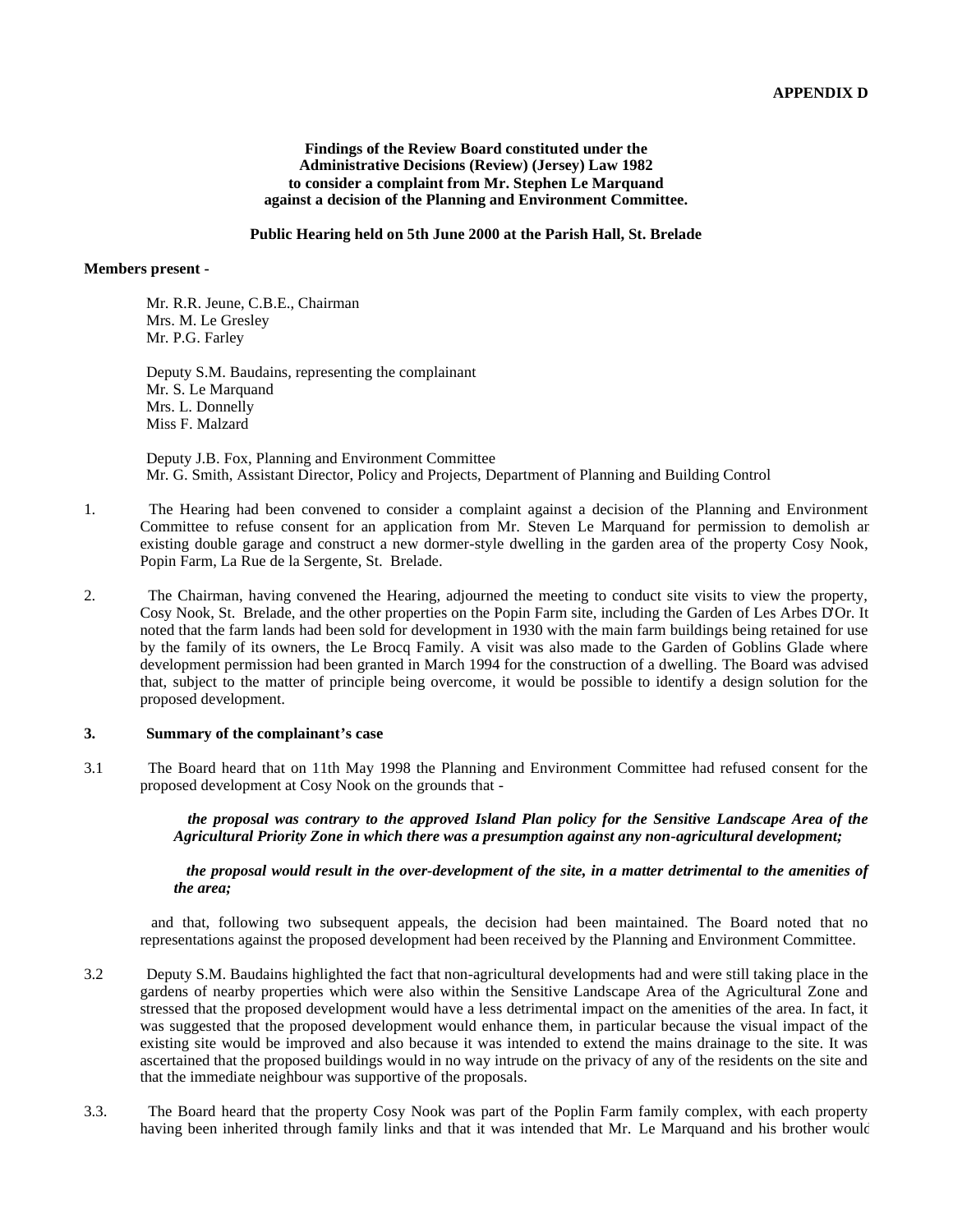- eventually inherit it jointly. The property was currently owned and occupied by their grandmother, who was fully supportive of the proposed development and who had indicated a willingness to allow an earlier extension to her property to be removed to reduce the density and facilitate the development.
- 3.4 The Board was reminded that the decision to refuse consent had been made by the Planning and Environment as previously constituted and noted that the full Committee had not visited the site.
- 3.5 In summary, Deputy Baudains stressed that, because the applications were similar, the policy exception granted to the development at Goblins Glade should also apply to the proposed Cosy Nook development. She reminded the Board of the obligation to be consistent which was included in the Code of Practice of the Planning and Environment Committee and submitted that that Committee's refusal of the application was unjust.

#### **4. Summary of the Planning and Environment Committee's case**

- 4.1 The Assistant Director, Policy and Projects, Department of Planning and Building Control, reminded the Board that the site of the proposed development was situated within the Sensitive Landscape Area of the Agricultural Priority Zone which had been agreed by the States in November 1987. In this Zone there was a presumption against new development being allowed unless essentially required in connection with agriculture to prevent further piecemeal/sporadic development in the countryside. He advised that it was for this reason and because it was considered that the proposal would result in the over-development of the site in a manner detrimental to the amenities of the area that the application had been refused by the Planning and Environment Committee on 16th June 1998.
- 4.2 The Board noted that, in a letter, dated 12th August 1998, an appeal against this decision had been submitted on the grounds that -
	- *(a) although located in the Sensitive Landscape Area of the Agricultural Priority Zone, the proposal constituted a logical infill within an existing group of houses and did not involve the loss of agricultural land;*
	- *(b) the proposal would result in environmental health improvements because the foul sewer connection would also allow the two neighbouring properties to connect to mains drains;*
	- *(c) the decision to refuse consent was not consistent with the decision to allow new dwellings in the garden areas of nearby properties at Goblins Glade and Les Arbres D'Or.*

 This appeal had been considered by the Planning and Environment Committee on 1st October 1998, when it had been concluded that the circumstances did not justify making an exception to the approved Island Plan policies. This decision had been re-affirmed following two further requests for reconsideration which had included a site visit by some members of the Committee as previously constituted.

4.3 The Assistant Director outlined details of the planning circumstances of the other sites where new dwellings had been approved which had been noted by the Planning and Environment Committee during its consideration of the appeal. That Committee, whilst aware of the precedents, had not considered that benefits would be gained by the development of Cosy Nook. The Director highlighted, in particular -

## **The Garden of Les Arbres D'Or**

The application for the erection of a new dwelling on this site had been submitted in October 1987, prior to the approval of the Island Plan, and had, therefore, been determined in the context of the previous planning policies.

#### **The Garden of Goblin Glade**

Consent had been granted for the erection of a dwelling on this site in March 1994. The Planning and Environment Committee had considered the application to be a suitable policy exception on the basis that the proposed development formed part of an existing building group and included provision of a new sewage holding tank/pumped sewer connection to the mains drains to also enable three neighbouring dwellings to connect to the mains drains and overcome acute drainage problems in the area.

4.4 The Board noted that, whilst the current Members of the Planning and Environment Committee had not visited the site, they had been apprised of the proposals and had confirmed that exceptions to the policy needed to be fully justified by adequate grounds. This did not include submissions in relation to the circumstances of the applicants.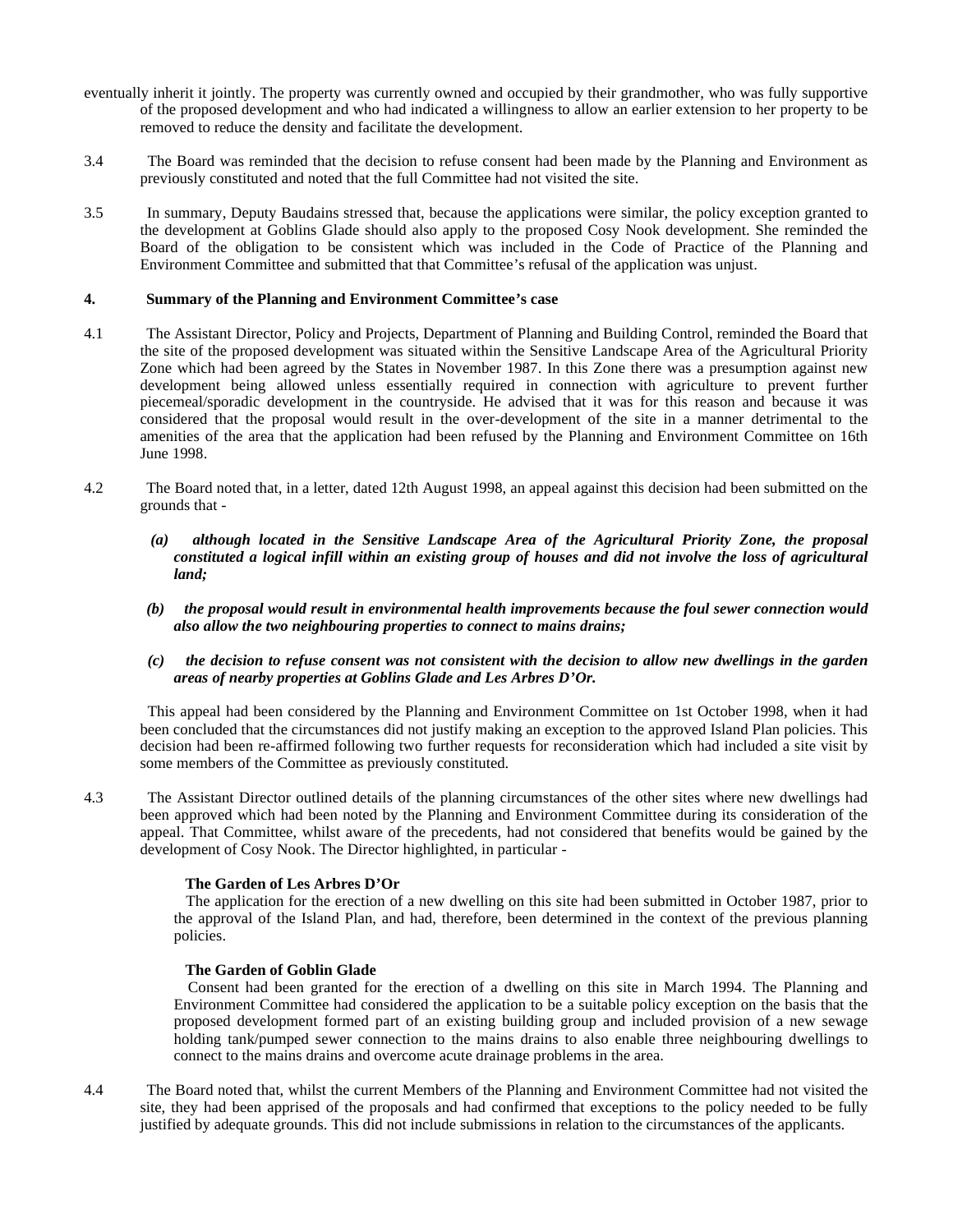4.5 In conclusion, the Assistant Director emphasised that the Island Plan Review would be completed within the next 18 months and submitted that the Planning and Environment Committee had been consistent in maintaining the existing policies in its dealings with other recent applications and appeals for the construction of new dwellings in the countryside.

The parties withdrew from the Hearing.

# **5. The Board's findings**

- 5.1The Board accepted the difficulties faced by the Planning and Environment Committee in the implementation of its policies, but considered that in this particular case it had already granted an exemption to its policy in relation to a similar development in the Sensitive Landscape Area of the Agricultural Priority Zone of the approved Island Plan. The building, which was in the course of construction at the Garden of Goblins Globe, was almost adjacent to the Cosy Nook site. The Planning and Environment Committee had granted permission for the erection of a dwelling on this site on the grounds (*inter alia*) that the proposed development formed part of an existing building group.
- 5.2 The Board was mindful that the site at Cosy Nook was out of sight of the main road and contained an indifferent building which was currently used as a garage. It also formed part of an existing building group. The proposal was to demolish the building and construct a new dwelling with dormer windows and to connect the property and the adjacent bungalow to the mains drainage system. No objections had been forthcoming from the adjoining owners.
- 5.3 The Board feels, therefore, that it would have been more appropriate for the full Planning and Environment Committee to have visited the site prior to the decision being made to reject the application. In particular because no representations had been received; there was no impact on neighbouring properties; the neighbours supported the application and there were benefits to be gained in relation to the extension of the mains drainage system to the site.
- 5.4 The Board unanimously was of the opinion that the Planning and Environment Committee had acted in contravention of its agreed Code of Practice in relation to consistency in refusing consent for the construction of a dwelling at Cosy Nook, St. Brelade, It therefore decided, in accordance with the provisions in Article 9(2)(b), (d) and (e) of the Administrative Decisions (Review) (Jersey) Law 1982, as amended, that a continuing refusal would be unjust and contrary to the generally accepted principles of natural justice.
- 5.5 The Board therefore recommends that the Planning and Environment Committee should reconsider this application within a period of three months from the date of these findings.

Signed and dated by

R.R. Jeune, Esq., C.B.E., Chairman

Mrs. M. Le Gresley

P.G. Farley, Esq.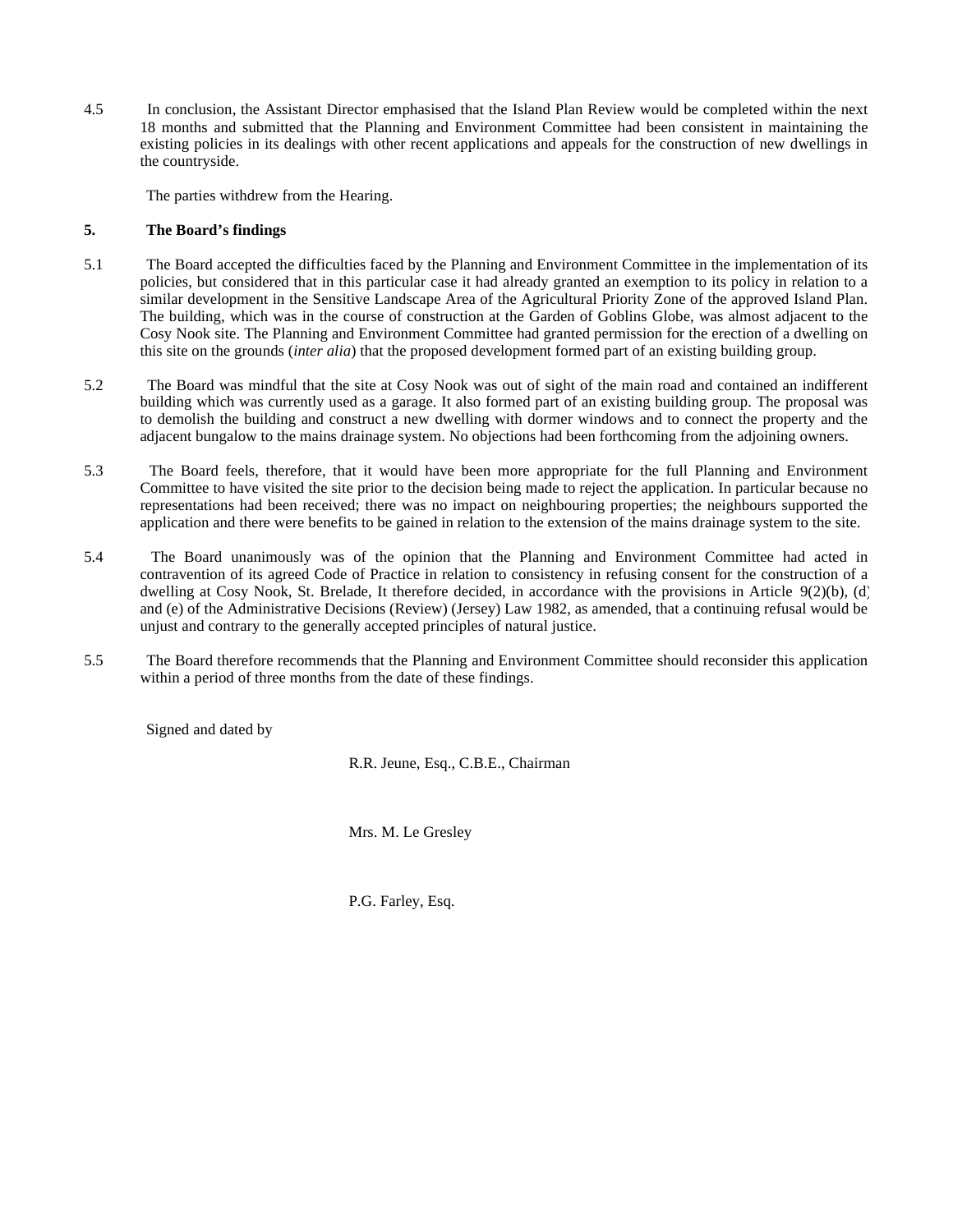#### **Findings of the Review Board constituted under the Administrative Decisions (Review) (Jersey) Law 1982 to consider a complaint by the Jersey Monumental Company (1963) Limited against a decision of the Finance and Economics Committee**

## **Public Hearing held on 18th April 2000 in the Old Library, States Building, Royal Square, St. Helier**

#### **Members present -**

Mr. R.R. Jeune, C.B.E., Chairman Mr. D.J. Watkins Mr. T.S. Perchard Mrs. R. Heald, Senior Committee Clerk

 Advocate M. Thompson, representing the complainant Mr. B. Reynolds, Managing Director, Jersey Monumental Company (1963) Limited

 Deputy M.E. Vibert, Finance and Economics Committee Mr. W. Gallichan, Manager, Regulation of Undertakings Mr. N. Philpott, Development Director, Jersey Tourism.

1. The Hearing had been convened to consider a complaint against a decision of the Finance and Economics Committee to grant a licence under the terms of the Regulation of Undertakings and Development (Jersey) Law 1973, as amended, (Regulation of Undertakings Law) to an English company, Midland Marble Limited, Heartlands, Birmingham.

#### **2. Summary of the complainant's case**

Advocate Thompson outlined the concerns of his client at the decision of the Finance and Economics Committee to grant a licence on 21st May 1999 to a United Kingdom company, Midland Marble Limited (Midland Marble), to carry out a contract to supply and install marble at the Atlantic Hotel, Le Mont de Pulente, St. Brelade. Also the conclusion of that Committee on 20th September 1999, following consideration of an appeal against this decision, that there were no grounds upon which to revoke the licence. He submitted that these decisions were in breach of all provisions in Article 9(2) of the Administrative Decisions (Review) (Jersey) Law 1982, as amended.

 The Board noted the background to the application which had been submitted by Midland Marble Limited on 12th January 1999. On 19th January 1999, the Regulation and Undertakings Office advised the Contractor for the project, A.C. Mauger Limited, of the Finance and Economics Committee's policy in respect of applications from United Kingdom Contractors, namely that the applicant was required to provide evidence that -

- (a) *either it was providing a specialist service not capable of being provided satisfactorily by an existing local undertaking; or*
- (b) *it was at least five per cent cheaper after a level playing field assessment involving local firms.*

 That Office had identified that Jersey Monumental 1963 Limited (Jersey Monumental) was the only local firm which could undertake this work and had insisted that this company be asked to work on one bathroom at the hotel to enable the owners to ascertain whether the standard of workmanship adhered strictly to the specifications they had set (confirmed in a letter, dated 15th December 1999, from the Regulation of Undertakings Office to the Deputy Greffier of the States). This work was duly undertaken and Jersey Monumental was paid in full for the work. Advocate Thompson stressed that at no time was any criticism received by his client regarding the work, and that at no time had the company been asked to return to the hotel to undertake remedial work.

 However, in a letter, dated 18th May 1999, to the Regulation of Undertakings Office, the Project Co-ordinator for the refurbishment had advised that, sadly, the results of the marble installation carried out by Jersey Monumental did not meet his quality standards and fell short of the level of expertise required for a major project. He was of the view that there was grave doubt that a local firm would be able to meet the quality standards or have sufficient manpower available to meet the contract programme. He was, therefore, seeking assistance in the provision of a licence to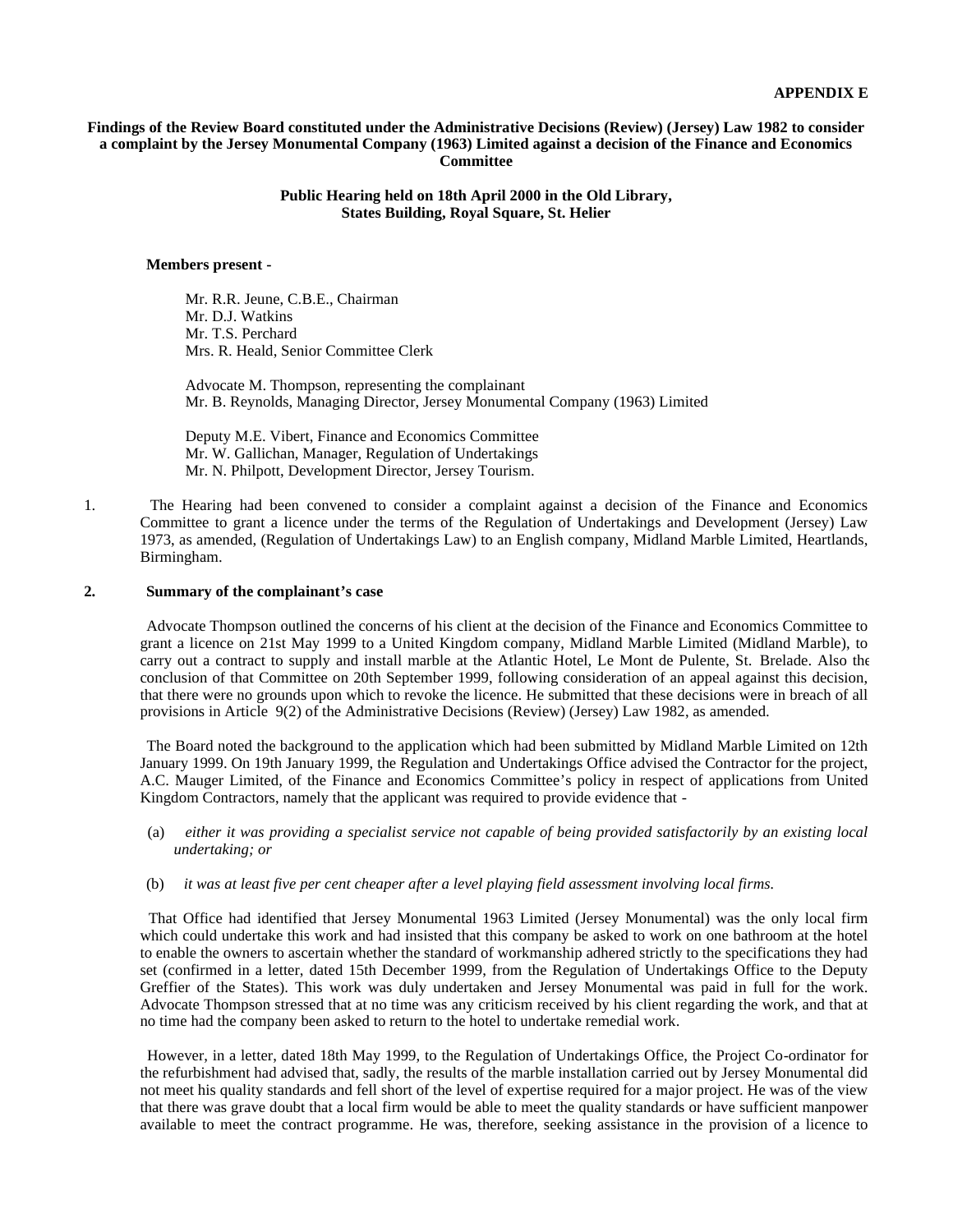Midland Marble to carry out the marble work during the project, thus protecting the investment and ensuring that the standards set were achieved. This licence was granted on 21st May 1999.

 Advocate Thompson advised that this statement was not accepted by his client and submitted that it was the duty of the Finance and Economics Committee to review any assertion made by an applicant seeking a licence. He advised that his client had been invited to undertake further work in the room which had not been of a remedial nature and that no indication in relation to the quality of the workmanship had been given. Indeed, when he had asked to attend at the hotel to re-examine the finished room he had been advised that this would be inconvenient because the room was constantly in use.

 In considering the appeal against its decision to grant a licence to Midland Marble on 20th September 1999 the Finance and Economics Committee had received a letter, dated 17th July 1999, from the Development Director, Jersey Tourism, confirming that at the request of the proprietors of the Atlantic Hotel he had visited the site and had pointed out to him the alleged shortfalls in the sample bathroom. At that time he had been advised that the Hotel was not prepared to proceed with the refurbishment if the United Kingdom Company was not able to undertake the work.

 The comprehensive concerns of Jersey Monumental had been outlined in a letter, dated 4th August 1999, from Ogier and Le Masurier to the Regulation of Undertakings Department and in a response, dated 13th August 1999, the Senior Regulation of Undertakings and Development Law Officer had advised that, on the advice of the Law Officers' Department, he was unable to disclose any information to third parties on the grounds of confidentiality. In that letter he had also stated that no complaint had been received by his Office in relation to the work of the Jersey Monumental Company.

 Advocate Thompson submitted that this statement was misleading because the comments of both the Project Coordinator and the Development Director, Jersey Tourism had been available to the officer at the time of writing. He considered that this was an unfair and unjust way to proceed, in particular as his client had a proven work record in the Island and was fully capable of undertaking projects of this nature. Details of the recent contracts completed by Jersey Monumental were tabled for information, which included amongst other prestigious buildings, Morier House. Despite submitting a request to attend the meeting of the Finance and Economics Committee on 20th September 1999 to present the case for his client, this had been refused. A letter, was, therefore, sent on 15th September 1999 to all members of that Committee outlining the concerns. A response, dated 16th September 1999, from the Vice-President, Finance and Economics Committee, was considered by the Board, in which he had indicated that the standard of workmanship was entitled to be dictated by the person paying the bill. Advocate Thompson maintained that this was in contravention of the policy of the Finance and Economics Committee.

 In relation to the decision of the Finance and Economics Committee on 20th September 1999 to reject the appeal, Advocate Thompson was of the view that this decision had been made without sufficient evidence being provided. He stressed that the Committee had a duty under the provisions of Article 5(2) of the Regulations of Undertakings and Development (Jersey) Law 1973, as amended, to obtain full evidence on whether the specialist skills required were available in the Island. He submitted that in accepting the assurances of the Atlantic Hotel at face value, the Committee had failed properly and fairly to apply its policy under the Law.

#### **3. Summary of the Finance and Economics Committee's case**

 The delegation advised that, in considering the application from Midland Marble, the Regulation of Undertakings and Development Office had insisted that Jersey Monumental should be involved, and that it was only later when the results of that Company's assessment had been received and confirmed by the Development Director, Jersey Tourism, that the licence had been issued. A report dated 17th November 1999 from the Office was considered, which outlined in detail the policy of the Finance and Economics Committee as follows -

 *"Where applications are received from non-local contractors/sub-contractors to undertake building work within the Island, the Committee will continue to have regard for the need to secure a viable local construction industry to support essential public and private investment, and for the fact that this viability calls for a degree of continuity of work of a varied nature. The Committee will also seek to protect the long term employment and training of Island residents. At the same time the Committee will continue to take into account any cost saving arising from the granting of a licence to a non-local firm."*

 *"The general policy of the Committee is to grant licences to non local contractors where the work is specialist in nature and evidence is provided that the work cannot be undertaken by local firms. Licences also will be granted to non local contractors and sub-contractors when there is a significant price advantage over local firms (currently in excess of 5 per cent). Before responding to such a price advantage the Committee will*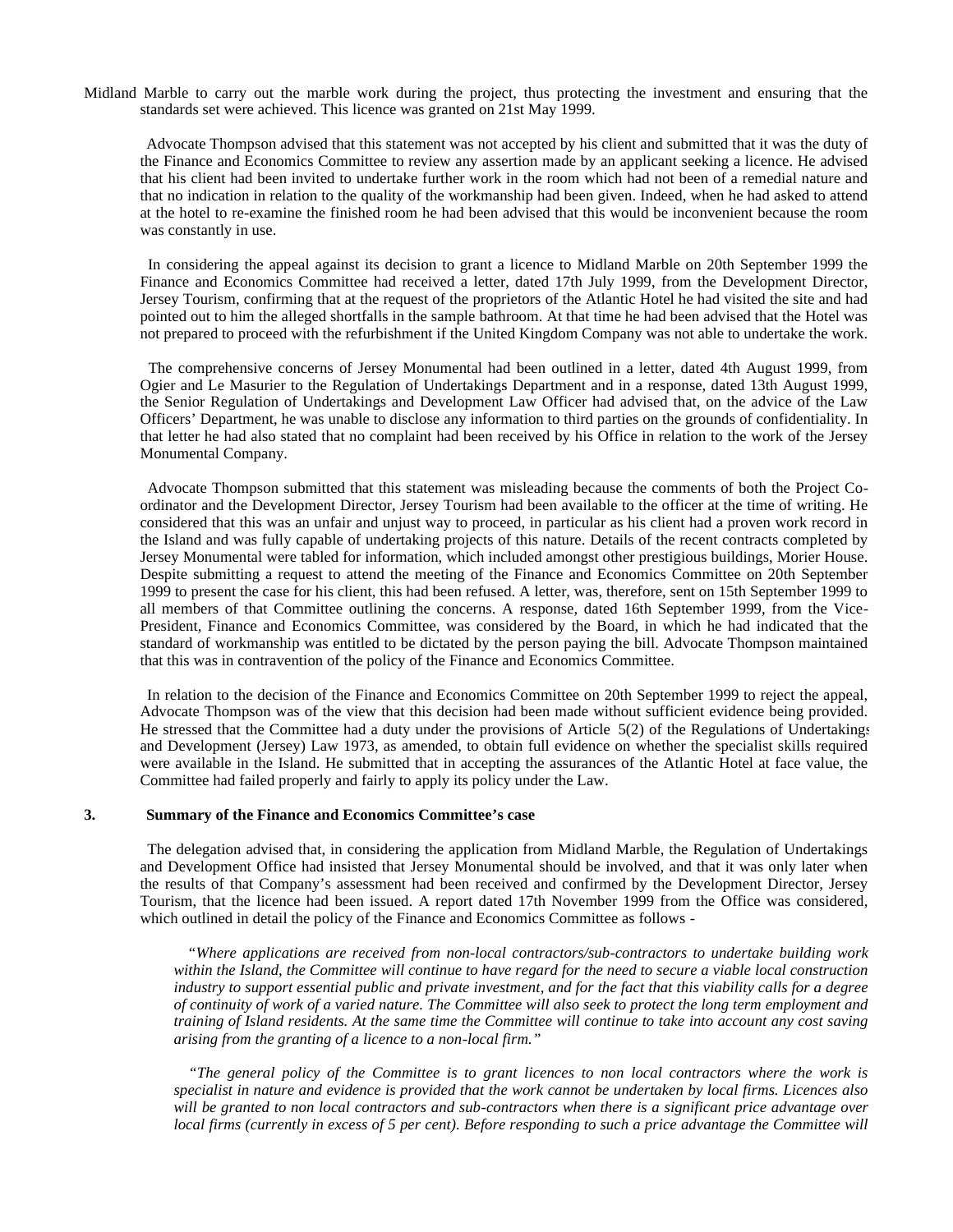#### *require evidence that local firms have been invited to quote on a level playing field basis and receive information on the individual quotes obtained."*

 The Board was advised that the Finance and Economics Committee had accepted the decision of the Project Coordinator in relation to the standard of work required, following its confirmation by the Development Director, Jersey Tourism. It was stressed that, in the sample bathroom the edges of the tiles had been sharp and that the marbling edges were not properly finished. At that time the Hotel had stressed that the work would not proceed if the United Kingdom Company could not be appointed, as this standard of finish had not been considered to be in the best interests of the tourism industry. Mr. Philpott reported that his involvement had been at the request of the Hotel and that he had responded in an attempt to progress the project. He confirmed that he had considered that the workmanship he had seen was not in the interests of the safety of the guests. However, the delegation confirmed that the integrity of the work done by Jersey Monumental had not been examined by a competent professional adviser.

 In this connection, the Managing Director, Jersey Monumental, advised that these faults had been caused by the design, not the fitting. He also reported that, in undertaking the work, he had been required to use the marble supplied by Midland Marble, which was not his usual supplier.

 It was ascertained that the Finance and Economics Committee had made the decision on the professional evidence placed before it, and that it had been mindful that the quotation from Midland Marble had been higher that the one submitted by Jersey Monumental. This, it was contended, highlighted the desire of the Hotel to obtain the highest level of workmanship to enable it to maintain its membership of the "Small Luxury Hotels of the World". The Manager, Regulation of Undertakings, confirmed that it was not the policy of the Finance and Economics Committee to receive presentations when considering appeals against decisions made under the Regulation of Undertakings Law, and that this information had been conveyed to Advocate Thompson on 14th September 1999. Advocate Thompson had also been advised by the Vice-President of the Finance and Economics Committee, on 16th September 1999, that the Committee made every effort to ensure that work which could be undertaken on the Island was so undertaken.

 The Manager, Regulation of Undertakings, also disputed the allegations contained in paragraphs 15 and 16 of the letter, dated 4th August 1999, from Ogier and Le Masurier, and confirmed that a complaint regarding the workmanship had never been received, only an indication that the work was not of the standard required for a top hotel in the world. He confirmed that he was satisfied that the company had been given every opportunity to compete for this contract and stressed the importance of the project to the tourism industry in the Island. It was accepted that there had possibly been a breakdown in communication between the Hotel and Jersey Monumental.

 In conclusion, the delegation stressed that the Finance and Economics Committee had made every effort to ensure that licences were not issued when it was clear that the work could be undertaken by local contractors to the required specifications. Also, that when licences were granted for specialist work it was in no way implying that the work of the local contractors engaged in similar types of work was substandard. It confirmed that the Committee had given detailed consideration to this application and that, mindful of its duty under Article 5(2) of the Regulation of Undertakings Law, was "protecting the integrity of the Island " in ensuring that the highest standard of workmanship was provided to one of the premier hotels in the Island. It was stressed that this work - at a value of £180,000 -was the only part of the £3.5m contract to be contracted outside the Island.

#### **4. The findings of the Board**

 The Atlantic Hotel is one of Jersey's leading hotels and, indeed, since its refurbishment has been awarded a Five Sun grade by Jersey Tourism. It is also a member of "The Small Luxury Hotels of the World". One can understand its wish to achieve the highest standard of workmanship in its refurbishment programme and its request to employ a contractor from the United Kingdom in areas where the work concerned was of a special nature - such as the marble tiling in the 40 bathrooms. It was the wish of the hotel, through its professional advisers, for this work to be carried out by the United Kingdom Company, Midland Marble.

 On receipt of an application from Midland Marble on 12th January 1999 *"to supply and install marble in the Atlantic Hotel refurbishment"* the Finance and Economics Committee had advised the main contractor for the project, A.C. Mauger Limited, of its general policy on the employment of United Kingdom contractors. Namely that it only granted licences when the work involved was of a specialist nature with evidence provided that it could not be undertaken by a local firm, or when there was a significant price advantage over local firms. Jersey Monumental was subsequently invited to undertake marble work in one of the bathrooms.

The Board was informed that no complaints had been made to Jersey Monumental on the work by the Project Co-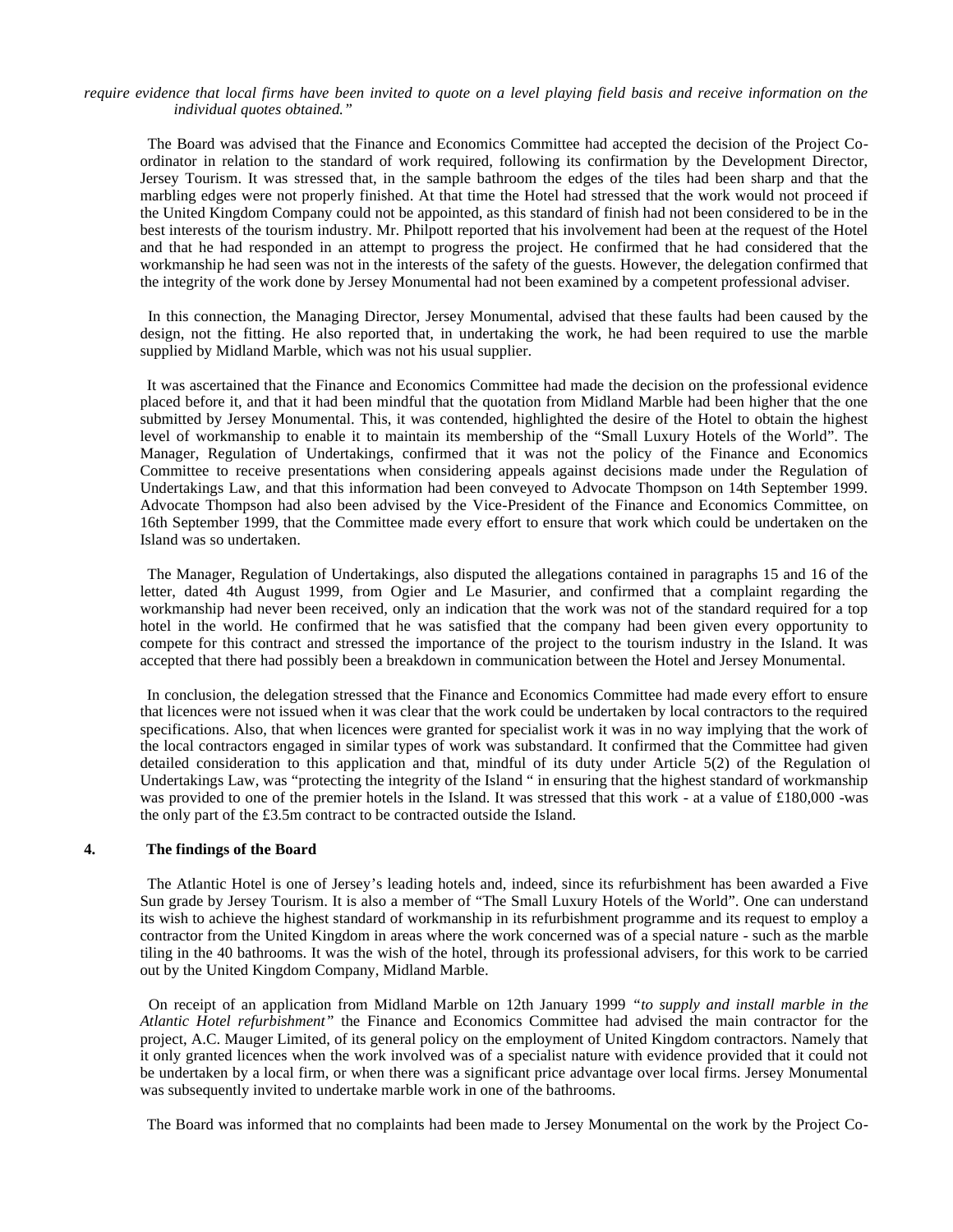ordinator, the Contractor or the Hotel. The account for this work had been paid in full, subject to the usual retention which was subsequently paid. Jersey Monumental was also asked by A.C. Mauger to do extra work in the bathroom, namely shelving, but no remedial work was requested. At some stage, Mr. Nigel Philpott, Development Director, Jersey Tourism was asked to attend at the Hotel and was shown the bathroom refurbished by Jersey Monumental by the Managing Director of the Hotel and the Project Co-ordinator. At this time he had been made aware of what they considered to be shortfalls in the workmanship and had relayed this information by telephone to the Regulation of Undertakings Office. The Office did not respond to an invitation to visit the Hotel to confirm this information. The Finance and Economics Committee then issued a Licence to Midland Marble on 21st May 1999.

 The Finance and Economics Committee has an important and difficult task to perform in the administration of the Regulation of Undertakings Law. This Law is designed to control the carrying out of undertakings and to regulate further development. Under Article 5 of this Law, the Committee may grant a licence either unconditionally or subject to such conditions as it considers appropriate, or may refuse the grant of a licence. In deciding whether to grant a licence, or impose conditions on a licence, the Committee has a statutory duty to have regard to the need to regulate and manage demand on the resources of the Island and to protect the integrity of the Island in commercial and financial matters. The Board finds that the Finance and Economics Committee was aware of the responsibilities it faced in applying its policies in relation to the employment of United Kingdom contractors, and that it made every effort to ensure that licences were not issued when it was clear that the work could be undertaken by a local specialist contractor. In a letter, dated 16th September 1999 to Advocate Thompson, the Vice-President of that Committee had advised *"we do make every effort to ensure that work that can be undertaken in the Island is so undertaken".* The Regulation of Undertakings and Development Manager had also stated, in a letter dated 21st September 1999 that *"The Committee is always aware of the difficulties it faces in applying its policy relating to U.K. contractors. It makes every effort to ensure that licences are not issued when it is clear that the work can be undertaken by local contractors to the required specification. However, the Committee has to accept that Jersey, because of its limited size, is not always able to provide the degree of specialism that is seen as appropriate and which some situations require. In such instances when the Committee grants licences to a non-local contractor it is in no way implying that the work of local contractors engaged in similar types of work is sub-standard".*

 Now did that Committee discharge its duty under the Law and under its declared policies? The Board is unanimous in its opinion that this was not completed fairly or in an objective manner. The Committee had relied on the owner, the advisers of the owner and the Development Director, Jersey Tourism, who accepted that he was not an expert, but was passing on the findings on what he had contended had been pointed out to him on the site. In such a case it would have been seen to be fair and just had the other party involved, Jersey Monumental, been invited to comment in the light of the information held by the Committee.

 The Board is of the opinion that the Committee has a duty to act fairly and justly in its assessment of such applications. It considers that the Committee, through its officers, did not ascertain all the facts to obtain a fair and objective assessment of the work of the local contractor.

Whether the complaint of workmanship was valid or not we shall never know, because the bathroom in question no longer exists. We realise that there is nothing more that can be done at this late stage to remedy the matter under consideration, but the Board does recommend that the Industries Committee, which has now replaced the Finance and Economics Committee in the administration of Law, should take careful notice so that a similar application in the future will be more properly and fairly processed.

 **The Board, therefore, considers that the decision to grant a licence to Midland Marble could not have been made by a reasonable body of persons after proper consideration of the facts and was contrary to the generally accepted principles of natural justice.**

Signed and dated by

R.R. Jeune, Esq., C.B.E., Chairman

D.J. Watkins, Esq.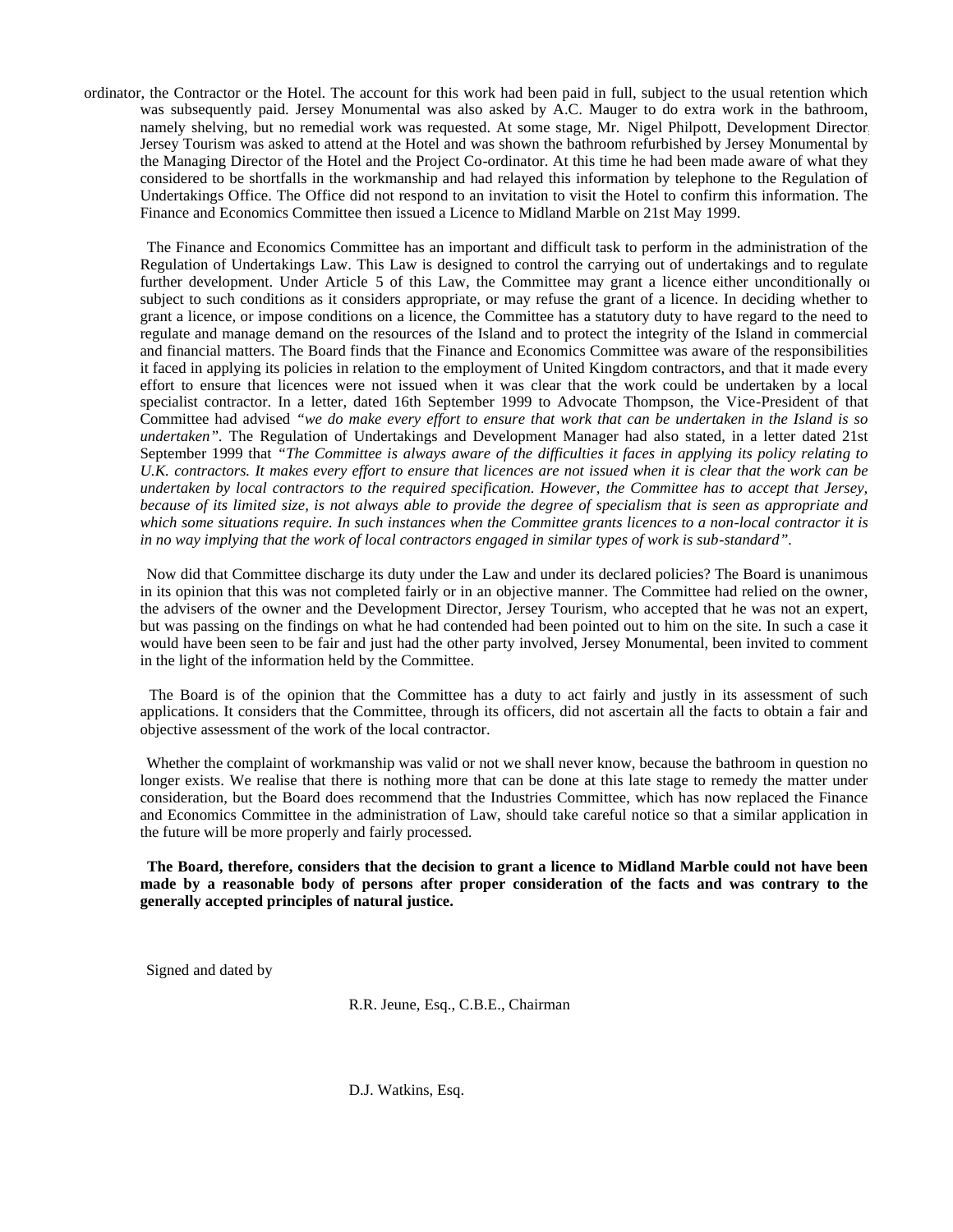T.S. Perchard, Esq.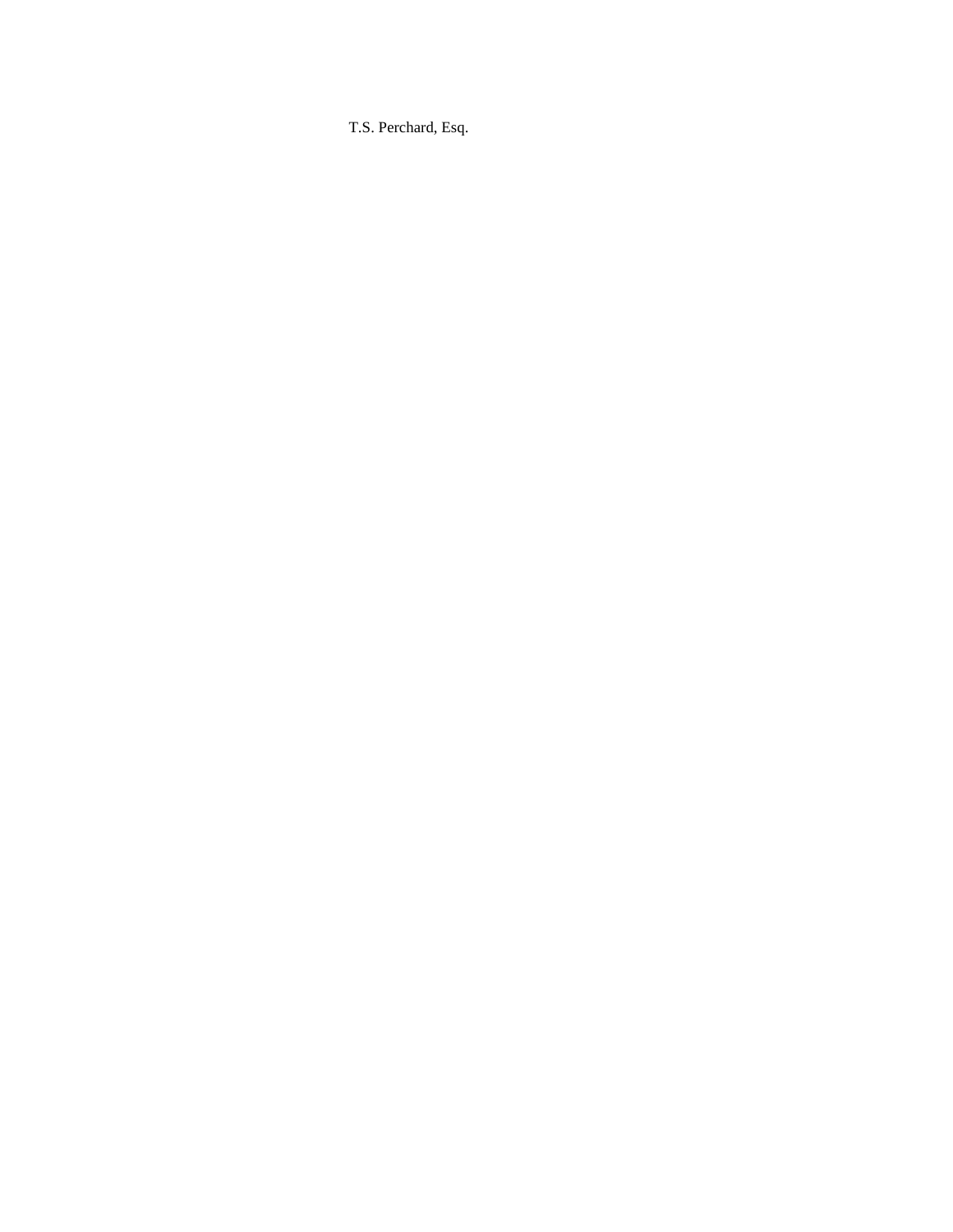#### **BOARD OF ADMINISTRATIVE APPEAL**

#### **16th November 2000**

#### **Complaint by Mr. Michael Dun against a decision of the Public Services Committee**

**Hearing constituted under the Administrative Decisions (Review) (Jersey) Law 1982, as amended**

# **1. Present -**

Board Members

 Mr. R.R. Jeune C.B.E., Chairman Mrs. M. Le Gresley Mr. T.S. Perchard

Complainant

 Mr. M. Dun Miss G. Curtis, M.B.E.

Public Services Committee

 Deputy A.S. Crowcroft of St. Helier, President Dr. C.A. Swinnerton, Chief Executive Officer Mr. A. Muir, Principal Engineer

States Greffe

Mr. M.N. de la Haye, Deputy Greffier of the States

The Hearing was held in public in the Peirson Room, Morier House, St. Helier.

# **2. Summary of the dispute.**

 The Board was convened to hear a complaint of Mr. Michael Dun concerning the licensing of the Town 'Hoppa' Bus Service in June 1999. The complaint was in two parts, namely -

- (i) that the correct procedures were not followed by the Public Services Committee when licensing the service; and
- (ii) that the Committee was not sufficiently impartial when acting as the licensing authority because of the financial subsidy given to the 'Hoppa' Bus service by the Committee and because of the rôle of Deputy A.S. Crowcroft (the current Committee President) and the Connétable of St. Helier in other Committees and organisations involved with the establishment and promotion of the service.

#### **3. The grant of road service licences**

- 3.1 The Board noted from the papers presented to it that the legislation governing the procedure relating to the grant of road service licences for bus services is contained in the Motor Traffic (Jersey) Law 1935, as amended, and the Motor Traffic (Road Service Licences) (Jersey) Order 1965, as amended. Article 22 of the Law specifies that no motor vehicle may be used on any route as an omnibus except under, and in accordance, with a road service licence granted by the Public Services Committee. If a motor vehicle is used as an omnibus without a road service licence the operator is liable to a fine not exceeding one hundred pounds.
- 3.2 Every applicant for a road service licence must make an application to the Committee in the specified form at least three weeks before the date on which the service is to commence.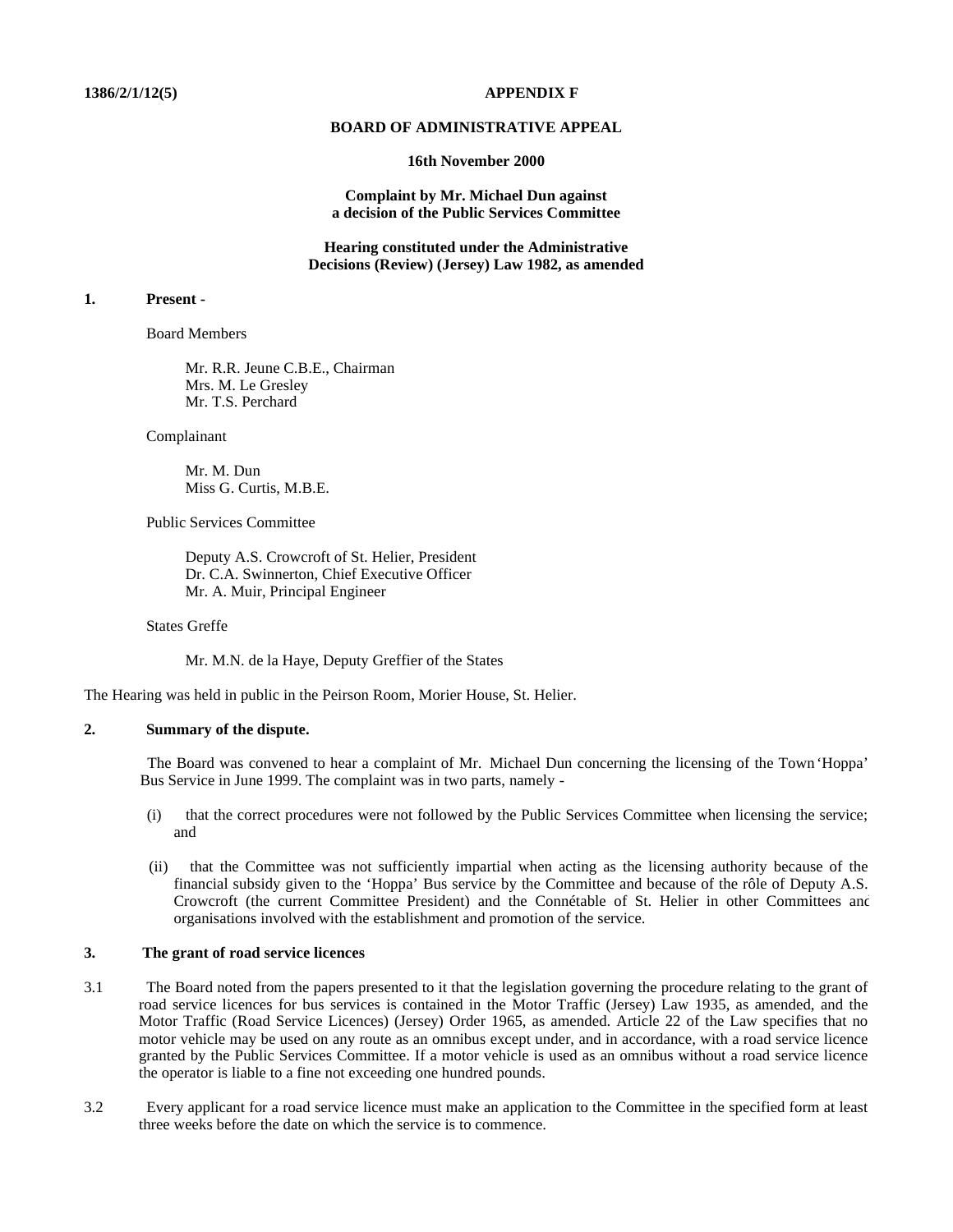- 3.3 Within seven days of the receipt of such an application the Committee must publish, on three occasions, a notice in the Jersey Gazette -
	- (i) setting out the particulars of the application and the date on which it is to be considered by the Committee;
	- (ii) specifying that any person who objects to the application should, not later than seven days from the date of the notice, deliver to the Committee a statement in writing of the grounds of his objection and, if he so wishes, a statement of his intention to be heard at the meeting at which the application is to be considered.
- 3.4 The Committee must make available for inspection by the public a copy of every application received.
- 3.5 Not less than seven days before considering an application the Committee must
	- (i) inform in writing the applicant, and every person who has given notice of his intention to be heard, of the date, time and place at which the application will be heard;
	- (ii) provide the applicant with copies of any written objections and a list of persons who wish to be heard.
- 3.6 When considering an application the Committee must
	- (i) hear the applicant or his representative;
	- (ii) hear any person who has given notice of his intention to be heard;
	- (iii) take note of any written objections made.
- 3.7 In considering whether or not to grant any application the Committee is required to consider, in particular
	- (i) any representation made by the Connétable of any Parish in which any part of the proposed route is situated;
	- (ii) the suitability of the routes on which a service may be provided under the licence;
	- (iii) the extent, if any, to which the needs of the proposed routes or any of them are already adequately serviced;
	- (iv) the extent to which the proposed service is necessary or desirable in the public interest;
	- (v) the needs of the Island as a whole in relation to traffic (including the provision of adequate, suitable and efficient services, the elimination of unnecessary services and the provision of remunerative services);
	- (vi) any objections or representations made in accordance with any relevant Order under Article 24 of the Law.
- 3.8 The consideration of the application by the Committee shall be in private and the decision of the Committee shall be served on the applicant and on every person who was heard in relation to the application.
- 3.9 In addition to the procedure set out above for the consideration of applications for road service licences the Board noted the provisions of Article 22(2) of the Motor Traffic (Jersey) Law 1935, as amended, which provides that the Committee *"may by Act exempt from the requirements of the said paragraph 1* [the requirement to hold a road service licence] *any particular journey or series of journeys to be made by a motor vehicle".*

#### **4. Summary of the complainant's case concerning the first aspect of the complaint.**

4.1 The Board heard from Mr. Dun that in the Spring of 1999 he had learnt from media reports that an experimental Town 'Hoppa' Bus service was under consideration by the Centre Ville Group. Mr. Dun referred the Board to an article in the Jersey Evening Post dated 15th May 1999 under the headline *"Hoppa Bus service to start next month"* in which it was stated that a £65,000 six-month trial service was to start on 1st June 1999 and be funded by the Public Services and Planning and Environment Committees and the Centre Ville Group. The same article explained that during the trial period, buses would operate every ten minutes from 9.30 a.m. to  $\overline{4.30}$  p.m. at a flat fare of  $20$ p The service would be operated by electric buses (purchased especially by the Jersey Electricity Company) with back-up diesel buses from the Jersey Bus fleet being used if necessary.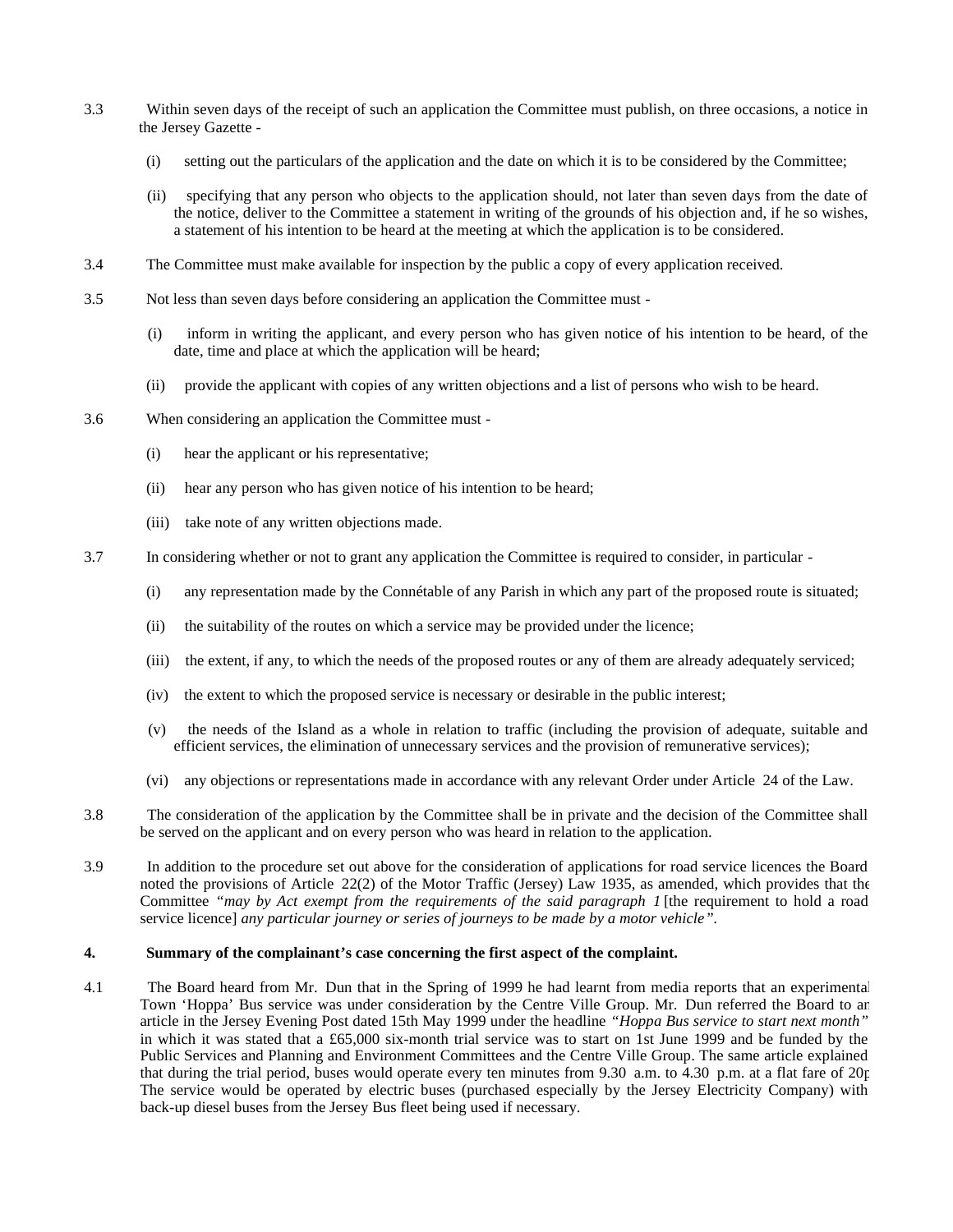- 4.2 Following the press reports, Mr. Dun contacted Deputy P.J. Rondel (his Parish Deputy) and Deputy A.S. Crowcro (both of whom served on the Public Services Committee) seeking confirmation that the correct licensing procedures for the new service would be followed. He also spoke to officers of the Public Services Department. Mr. Dun claimed that those he had spoken to had variously advised that a licence was not required, that the service was only an experiment, that the application had been mislaid or that the Committee had passed a 'temporary Act' to regularise the proposed service.
- 4.3 Although no licensing application had been publicised, the 'Hoppa' Bus service started as planned on 1st June 1999. Mr. Dun referred the Board to an article in that day's Jersey Evening Post showing Connétable C.J. Hinault, the then President of the Public Services Committee, together with representatives of the Centre Ville Group and other interested parties on the maiden voyage of the new service.
- 4.4 On 2nd June 1999 Mr. Dun hand-delivered a letter to H.M. Attorney General, complaining that the service was unlicensed and therefore illegal. In the letter he pointed out that the operators had had ample time to make a proper application as required by law and suggested that the illegal service should be withdrawn. On the same day the Jersey Evening Post reported Mr. Dun's objections to the service under the headline *"Campaigner tries to put a stopper on the Hoppa".*
- 4.5 On 7th, 8th and 9th June 1999 an official notice dated 3rd June 1999 was published in the Jersey Gazette stating that the Committee had received an application for a road service licence from Centre Ville Group Limited to operate a service from 1st June 1999 to 30th November 1999. As well as setting out details of the route and fares, the notice informed members of the public that the application could be inspected at the States' Greffe Reception, Morier House and further stated that any person who wished to object or submit representations should, by 17th June 1999, deliver a statement in writing of their intention to be heard at the meeting of the Committee which would be held on 21st June 1999 in the Old Committee Room, States Building.
- 4.6 Following publication of the Gazette notice, Mr. Dun inspected the original application form and noted that it was dated 28th May 1999 and signed by Mr. R. Henkhuzens as a Director of Centre Ville Group Limited.

 Mr. Dun reminded the Board that this was only four days before the service commenced and that the service was already operating by the time the official notice was published in the Jersey Gazette.

4.7 On 14th June 1999 Mr. Dun wrote to the Committee in pursuance of the Gazette notice to advise of his intention to attend the meeting on 21st June 1999. His letter was acknowledged on 16th June 1999 and he duly attended the meeting on 21st June 1999 when the application was considered. At the meeting he set out the procedural irregularities he perceived in the procedure and further claimed that the Committee was not a sufficiently impartial body to determine the merits of the application.

 Mr. Dun explained to the Board that by the time the licence application was considered it had become apparent that the electric buses that formed part of the original proposal for the trial had been withdrawn from service as they had been shown to be unfit for use on the route.

- 4.8 On 22nd June 1999 the Committee issued a press release announcing its decision to grant the licence. Although Mr. Dun did not receive a copy of the press release (and wrote to the Greffier of the States on 28th June 1999 to enquire why he had not been informed of the Committee's decision) he was informed of the decision in a letter from Mr. Alan Muir, Principal Engineer, dated 30th June 1999.
- 4.9 On 14th October 1999 H.M. Attorney General wrote to Mr. Dun setting out his response to Mr. Dun's allegation that the service had operated illegally. H.M. Attorney General pointed out that the road service licence was issued on 21st June 1999 and, in his opinion, the service was clearly legal from that date. H.M. Attorney General further stated that his enquiries had revealed that the Committee had exercised its power to grant an exemption to the service under Article 22(2) of the Law (see paragraph 3.9 above) on 3rd June 1999. The only period when the service had operated illegally was, therefore, between 1st June 1999 and 3rd June 1999 when no licence, and no exemption, had been in place. Although this breach of Article 22(1) of the Law rendered the operator, Centre Ville Group Limited, liable to a fine of up to £100, H.M. Attorney General concluded that he did not believe it was in the public interest to prosecute the company for this breach of Article 22(1).
- 4.10 Mr. Dun informed the Board that it was clear that the Committee were fully aware that a licence was needed for the service but was so keen for the service to operate, because it was one of the financial sponsors of the trial, that it allowed it to proceed even though there were serious defects in the licensing procedure.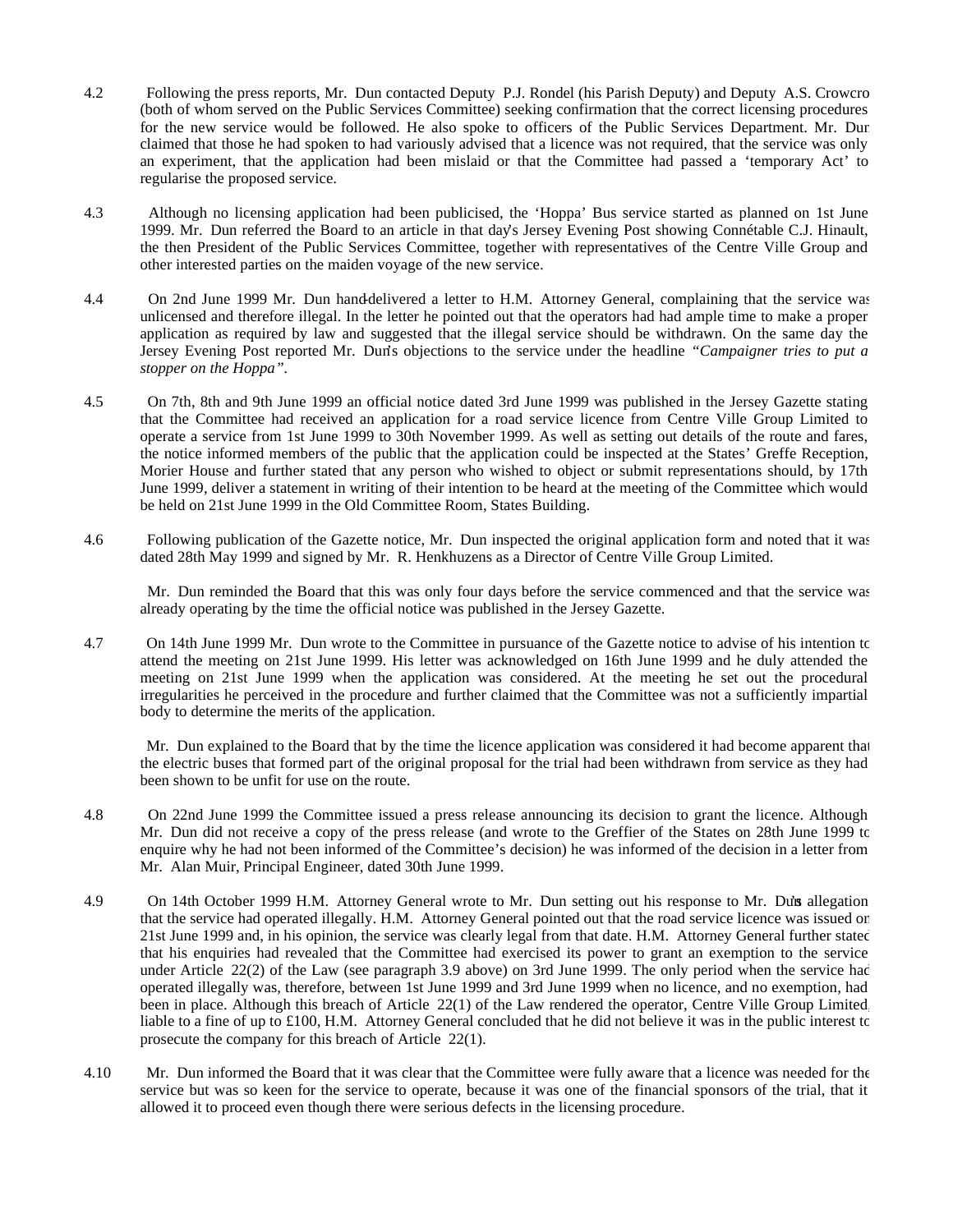#### **5. Summary of the Committee's case concerning the first aspect of the complaint.**

- 5.1 In setting out the Committee's response, Deputy A.S. Crowcroft, President of the Public Services Committee, explained that the Committee accepted that the full statutory procedures had not been followed by the Committee when considering the application. The Board also noted the contents of a letter from Dr. Clive Swinnerton, Chief Executive, to the Deputy Greffier of the States dated 24th May 2000 in which it was stated that *"………it is accepted fully that the procedures followed did result in that service operating without a properly issued licence for the period from the 1st June 1999 to the grant of the exemption on the 3rd June 1999."* The President nevertheless explained that the Committee had been placed in a difficult position as the application had been submitted late (only four days before the service was due to start). In the circumstances the Committee had done its best to comply with the Law and the service had been granted a temporary exemption in accordance with Article 22(2) of the Law on 3rd June 1999 following a telephone meeting of the Committee. The letter from H.M. Attorney General had confirmed that the operator had only been in breach of the law for a period of two days.
- 5.2 Deputy Crowcroft explained that the Public Services Committee had been charged by the States to promote a sustainable transport strategy. Furthermore, there had been considerable public support for the concept of a 'Hoppa' Bus and, in dealing with the application, the Committee had been attempting to respond to pressure from the Centre Ville Group, the Jersey Electricity Company and others to start the service as planned on 1st June 1999. The Committee accepted that the service as proposed was not ideal as it was not, for example, accessible to the disabled, but the Committee felt that it was still a useful experiment. The Committee had complied with the 'spirit' of the law even if it had not strictly followed the letter of the law. The President further pointed out that the Committee recognised that the 1935 Law was in need of revision and law drafting time was available to enable that revision to take place in the near future.
- 5.3 Mr. Alan Muir, Principal Engineer, set out in more detail the Committee's consideration of the application. When the trial was first proposed, the Committee had intended to make an Order under the Motor Traffic (Experimental Routes) (Designation) (Jersey) Order 1988 to legalise the service but, having issued instructions to the Law Draftsman to draft the necessary Order, was informed by the Law Draftsman that there was some doubt over the *vires* of proceeding in this manner. As a result the Committee had suggested to the Centre Ville Group that an application for a road service licence should be made in the usual way. Although the Committee had reminded the applicant on several occasions of the need to submit an application, Mr. Muir reminded the Board that the Committee was at the behest of the applicant who had only submitted the application on 28th May 1999. As this date fell before a Bank Holiday, the application, which is submitted to the States Greffe, was not received by the Committee until 1st June 1999, the day on which the service started.
- 5.4 Because of the extensive publicity that had taken place before the start of the service, Mr. Muir claimed that the Committee's view was that much of the legal requirement for consultation and objection had been fulfilled before the formal licensing procedure had been undertaken.
- 5.5 Mr. Muir informed the Board that the fact that the electric vehicles were withdrawn was of no relevance to the application procedure, as the diesel buses that were actually used were all correctly licensed by the Driver and Vehicle Standards Department, which was responsible to the Home Affairs Committee for the licensing of the vehicles themselves. The electric buses had never been unsafe or unlicensed, they were merely mechanically incapable of operating the routes.

#### **6. Summary of the complainant's case concerning the second aspect of the complaint**

- 6.1 Having heard the submissions of both parties on the first aspect of the complaint, the Board considered the second aspect of the complaint, namely that the Committee had a conflict of interest when considering the application.
- 6.2 Mr. Dun stated that he accepted that the Committee was in a difficult position as the Law gave the Committee the statutory responsibility to license bus services in the Island. It was nevertheless essential that this function was undertaken in such a way as to ensure that licensing applications were dealt with in a fair and independent manner, and the Committee should not therefore become involved in promoting bus services or providing financial subsidies.
- 6.3 Mr. Dun referred the Board to a list he had prepared showing the membership of the various bodies involved with the 'Hoppa' Bus service in June 1999. He pointed out, in particular, that Connétable R.L. Le Brocq, in addition to his rôle as Parish Constable, was a member of the Public Services Committee and the Centre Ville Group. Deputy A.S. Crowcroft, as well as being a parish Deputy for St. Helier, was also a member of both bodies, as well as being a member of the Planning and Environment Committee which had assisted in the funding of the trial through the environmental fund. Officers of both the Public Services and Planning and Environment Committees were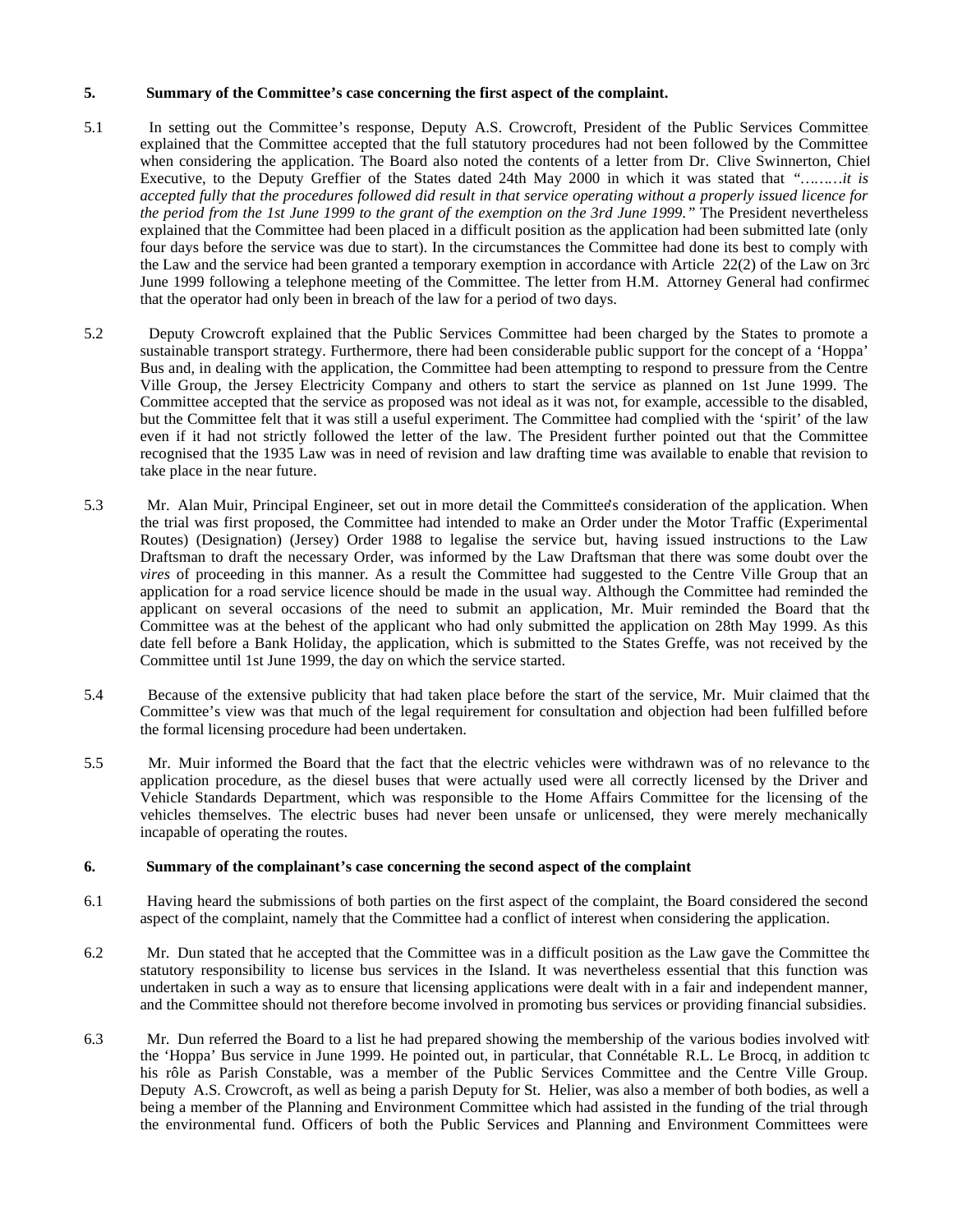involved in the Centre Ville Group.

6.4 Mr. Dun informed the Board that it was apparent that the Public Services Committee was negotiating with the Centre Ville Group many months before the service started, and it was therefore apparent that the Committee could not deal with the application in a fair and impartial manner when the actual application was eventually submitted.

#### **7. Summary of the Committee's case on the second aspect of the complaint**

- 7.1 The President of the Public Services Committee stated that the Committee had a multitude of rôles and it was sometimes necessary in a small jurisdiction such as Jersey for politicians to undertake a number of different rôles that could, on occasions, be perceived as being in conflict with each other. He pointed out to the Board that he had not personally been present at the Committee meeting on 21st June 1999, when the application was considered. Furthermore, he was aware that the Committee had discussed whether or not the Connétable of St. Helier should participate, because of his membership of the Centre Ville Group, but had concluded that he could.
- 7.2 The President informed the Board that the Committee were hoping to promote changes in legislation to take the licensing of bus routes away from the Public Services Committee. If this responsibility was transferred to another body, the Committee could concentrate on the responsibilities it had been given by the States for transport policy including the promotion of sustainable and environmentally-friendly options. As a former member of the Industries Committee, the President was aware of the proposal of that Committee to establish a new body to regulate local utility companies, and he was hopeful that the remit of this new regulatory body could, in due course, be expanded to cover the licensing of public transport.

# **8. The Board's findings**

8.1 Before setting out its detailed findings, the Board wishes to make it clear that it is satisfied that the Public Services Committee genuinely believed that it was acting in the public interest, and in response to demands made by the States and the general public, when dealing with the establishment of an experimental 'Hoppa' Bus service in June 1999. The Board noted from the media reports and the submissions of the Committee that the experiment was judged to have made a useful contribution to improving public transport in the town area for both local residents and visitors.

 The Board nevertheless notes that the Committee conceded during the hearing that the correct statutory procedures were not followed when the application for a road service licence was submitted by Centre Ville Group Limited. The Board therefore **upholds** the first aspect of Mr. Dun's complaint, but does not intend to comment in detail on the various flaws in the procedure followed. In particular, the Board does not intend to comment on the complainant's assertion that, because of the procedural irregularities, the service was never properly licensed, and the Board is content to rely on the opinion of H.M. Attorney General that the operator only operated the service illegally from 1st June 1999 to 3rd June 1999.

 The Board notes that the Motor Traffic (Jersey) Law 1935, as amended, and the Motor Traffic (Road Services Licences) (Jersey) Order 1965, as amended, set out clearly the procedures and timescales that are to observed by the applicant, the Committee and any objectors (see Section 3 above), and is satisfied that, following this hearing, the Committee will ensure that the statutory procedures are followed for any future applications. The Board was concerned to note that certain aspects of the statutory procedures (for example the requirement that objectors must submit representations to the Committee in writing) appear to have been ignored by the Committee for many years and reminds the Committee that, for as long as the present legislation is in place, it must be observed. It is inappropriate for a Committee of the States to claim to have observed the 'spirit' of the law, and the Board wishes to make it clear that no such concept exists when a statutory procedure is to be followed.

8.2 In considering the second aspect of the complaint, the Board is encouraged to note that the President of the Public Services Committee recognises that an independent regulator should be established to deal with the licensing of bus services in the Island. The Board concurs with this view. The Board recognises that, at present, the Public Services Committee is required by law to exercise this function, but the Board nevertheless believes that the Committee, knowing that it would have to exercise a licensing rôle, failed to take sufficient steps to deal with the Hoppa Bus trial in an impartial way. It is clear to the Board that the Committee took an active rôle in promoting the service, encouraging its establishment and providing a subsidy. Whilst the Committee was acting in good faith in so doing, responding to the duty placed on it by the States to promote public transport initiatives, such activities were incompatible with its statutory rôle as a licensing authority. Furthermore it was inappropriate for the Connétable of St. Helier, as a member of the Centre Ville Group, to have taken part in any Committee meetings dealing with the application, in particular the meeting on 21st June 1999 when the application was granted. The Board therefore